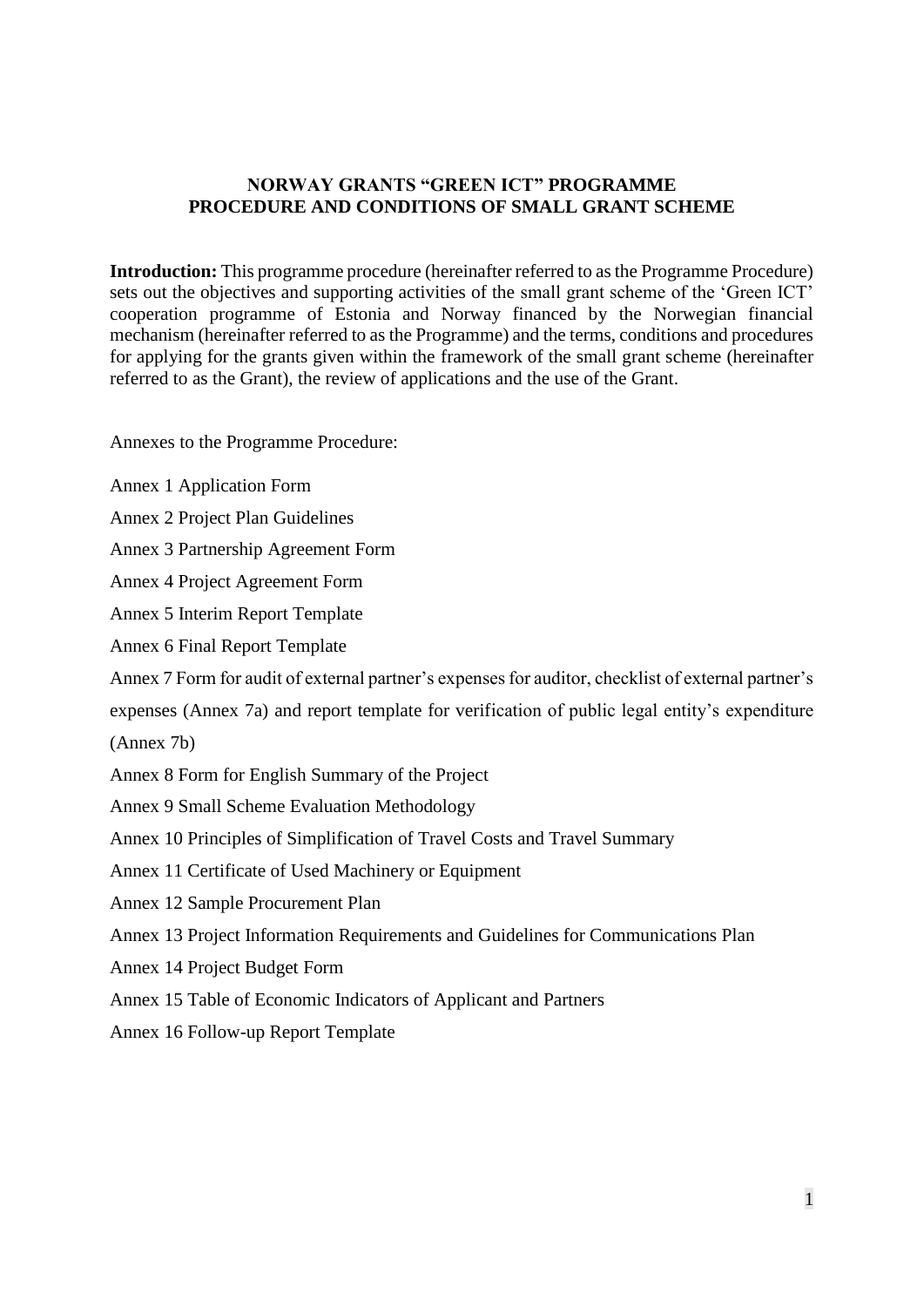# **Contents**

| $\mathbf{1}$ | GENERAL PROVISIONS FOR IMPLEMENTATION OF THE PROGRAMME3                     |  |
|--------------|-----------------------------------------------------------------------------|--|
| 2            |                                                                             |  |
| 3            |                                                                             |  |
| 4            | BASIS FOR GRANTS GIVEN UNDER THE PROGRAMME  ERROR! BOOKMARK NOT<br>DEFINED. |  |
| 5            |                                                                             |  |
| 6            |                                                                             |  |
| 7            |                                                                             |  |
| 8            |                                                                             |  |
| 9            |                                                                             |  |
| 10.          |                                                                             |  |
| 11.          |                                                                             |  |
| 12.          |                                                                             |  |
| 13.          |                                                                             |  |
| 14.          |                                                                             |  |
| 15.          | CONDITIONS FOR DECLARING AN APPLICANT, PARTNERS AND APPLICATIONS            |  |
| 16.          |                                                                             |  |
| 17.          | CONDITIONS AND PROCEDURE FOR SATISFACTION OR DENIAL OF APPLICATION 19       |  |
| 18.          |                                                                             |  |
| 19.          |                                                                             |  |
| 20.          |                                                                             |  |
| 21.          |                                                                             |  |
| 22.          |                                                                             |  |
| 23.          |                                                                             |  |
| 24.          |                                                                             |  |
| 25.          | CANCELLATION OF PROJECT AGREEMENT AND RECOVERY OF ASSISTANCE 25             |  |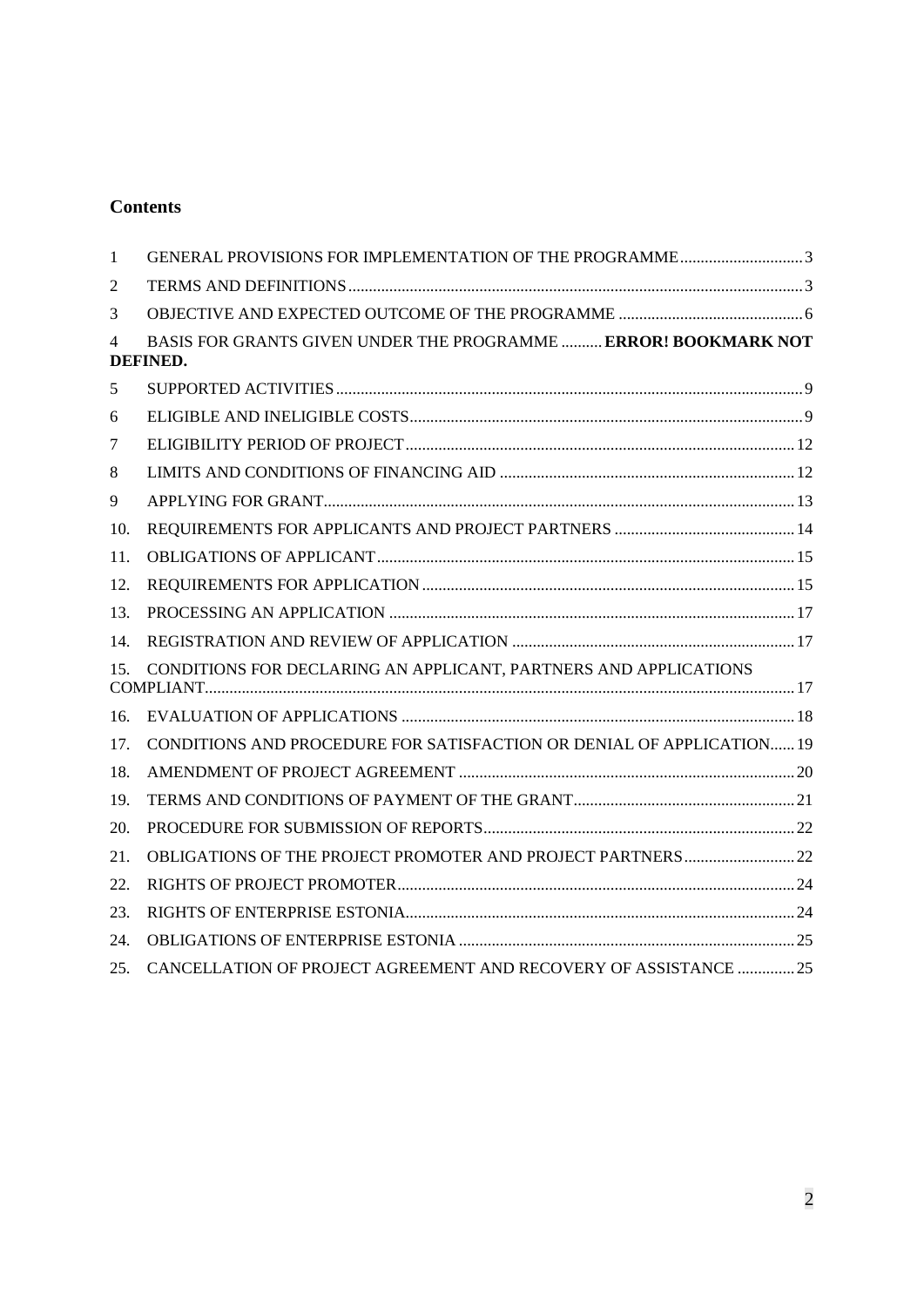# <span id="page-2-0"></span>**1 General provisions for implementation of the programme**

- 1.1. Legal documents serving as the basis for the programme:
	- 1.1.1. Agreement between the Kingdom of Norway and the European Union on a Norwegian Financial Mechanism for the period 2014-2021 dated 28 May 2016;
	- 1.1.2. Regulation on the implementation of the Norwegian Financial Mechanism 2014- 2021 adopted by the Norwegian Ministry of Foreign Affairs on 23 September 2016;
	- 1.1.3. Memorandum of understanding on the implementation of the Norwegian Financial Mechanism 2014-2021 between the Republic of Estonia and the Kingdom of Norway dated 9 May 2017;
	- 1.1.4. Programme Agreement between the Estonian Ministry of Finance and the Norwegian Ministry of Foreign Affairs of 26 April 2018;
	- 1.1.5. Government of the Republic Regulation No. 55 of 5 July 2018 "Terms, conditions and procedure for applying for funds from the financial mechanism of the European Economic Area and the Norwegian Financial Mechanism 2014-2021";
	- 1.1.6. Implementation contract between the Estonian Ministry of Economic Affairs and Communications and Enterprise Estonia.
- 1.2. The objectives of the Programme, the rights and obligations of applicants/project promoters and partners and the definitions used are furnished and interpreted on the basis of the legal documents establishing the Programme according to the order set out therein. The aforementioned documents are followed in the case of any conflicts with the Programme Procedure.
- 1.3. The Estonian Ministry of Economic Affairs and Communications (hereinafter referred to as the MEAC) is responsible for the general coordination of the Programme.
- 1.4. The Programme is implemented by Enterprise Estonia (hereinafter referred to as Enterprise Estonia).
- 1.5. The donor programme partner Innovation Norway is included in the Programme and its tasks include advising the preparation and implementation of the Programme, participating in the Cooperation Committee and the Project Selection Committee of the Programme, evaluate Estonian and Norwegian cooperation projects, and assist potential applicants in the search of Norwegian project partners in cooperation with Enterprise Estonia.

### <span id="page-2-1"></span>**2 Terms and definitions**

- 2.1. **Initial investment** means an investment in tangible and/or intangible assets related to the diversification of the output of an establishment into products not previously produced in the establishment, or a fundamental change in the overall production process of an existing establishment.
- 2.2. **Donor partnership project** means a project implemented in cooperation with a project partner, whose primary location is Norway.
- 2.3. **Co-financing** means the financial contribution of the project partner to the financing of the project.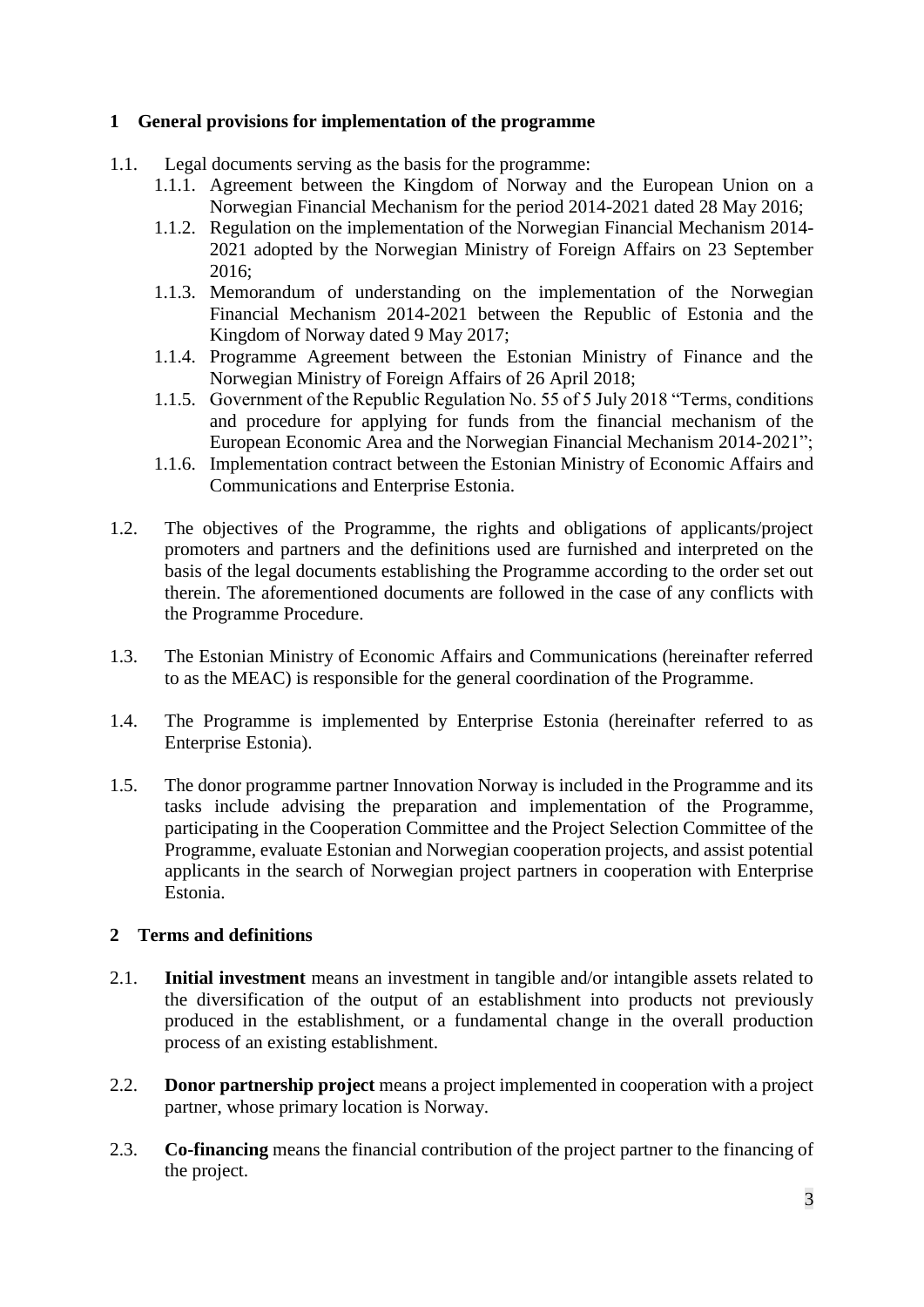- 2.4. **Expense receipt** means a supporting document that certifies the emergence of expenses, which must correspond to the requirements that regulate accounting in the country of the project promoter that incurred the expenses is located and/or the project partner and the generally accepted accounting principles.
- 2.5. **Self-financing** means the project promoter's financial contribution to the financing of the project. The Grant cannot be used for self-financing.
- 2.6. **Organisational innovation** means, for the purposes of Article 2(96) of the General Block Exemption Regulation<sup>1</sup>, the implementation of a new organisational method in an undertaking's business practices, workplace organisation or external relations, excluding changes that are based on organisational methods already in use in the undertaking, changes in management strategy, mergers and acquisitions, ceasing to use a process, simple capital replacement or extension, changes resulting purely from changes in factor prices, customisation, localisation, regular, seasonal and other cyclical changes and trading of new or significantly improved products;
- 2.7. **Partnership Agreement** is an agreement entered into between the project promoter and the partner(s), which stipulates the obligations and rights of the project promoter and the partner(s) associated with the project. The Agreement regulates the relations between the partners in the implementation of the project included in the application. In the Agreement, the partners approve the objectives of the project, the action plan, budget and financing plan, and regulate the principles of the cooperation between the partners, issues related to project management, procedure for involvement and exit of the partners, and other important issues. The Partnership Agreement must also contain the principles of exercising and distributing the intellectual property rights created as a result of the project in such a manner that the division of results according to the contribution is ensured and no participant in the project receives an unjustified advantage.
- 2.8. **Personal medicine** means an approach related to disease prevention and treatment that takes into account the lifestyle, environment or genetic characteristics of a person. The goals of personal medicine are to improve people's quality of life, to include their preferences in the health system processes, disease prevention and effective and individual treatment of diseases.
- 2.9. **Project Agreement** means the agreement entered into between the project promoter and Enterprise Estonia for the receipt and use of the Grant.
- 2.10. **Direct costs of a project** means costs that the project promoter and/or the partner of the project distinguishes according to the generally recognised accounting practice and customary accounting policies and procedures as specific costs that are directly related to the main activities of the project and that can therefore be recorded directly as project costs.

1

<sup>&</sup>lt;sup>1</sup> Commission Regulation (EC) No. 651/2014, i.e. General Block Exemption Regulation: [https://eur](https://eur-lex.europa.eu/legal-content/ET/TXT/PDF/?uri=CELEX:32014R0651&amp;from=LT)[lex.europa.eu/legal-content/ET/TXT/PDF/?uri=CELEX:32014R0651&from=LT](https://eur-lex.europa.eu/legal-content/ET/TXT/PDF/?uri=CELEX:32014R0651&amp;from=LT)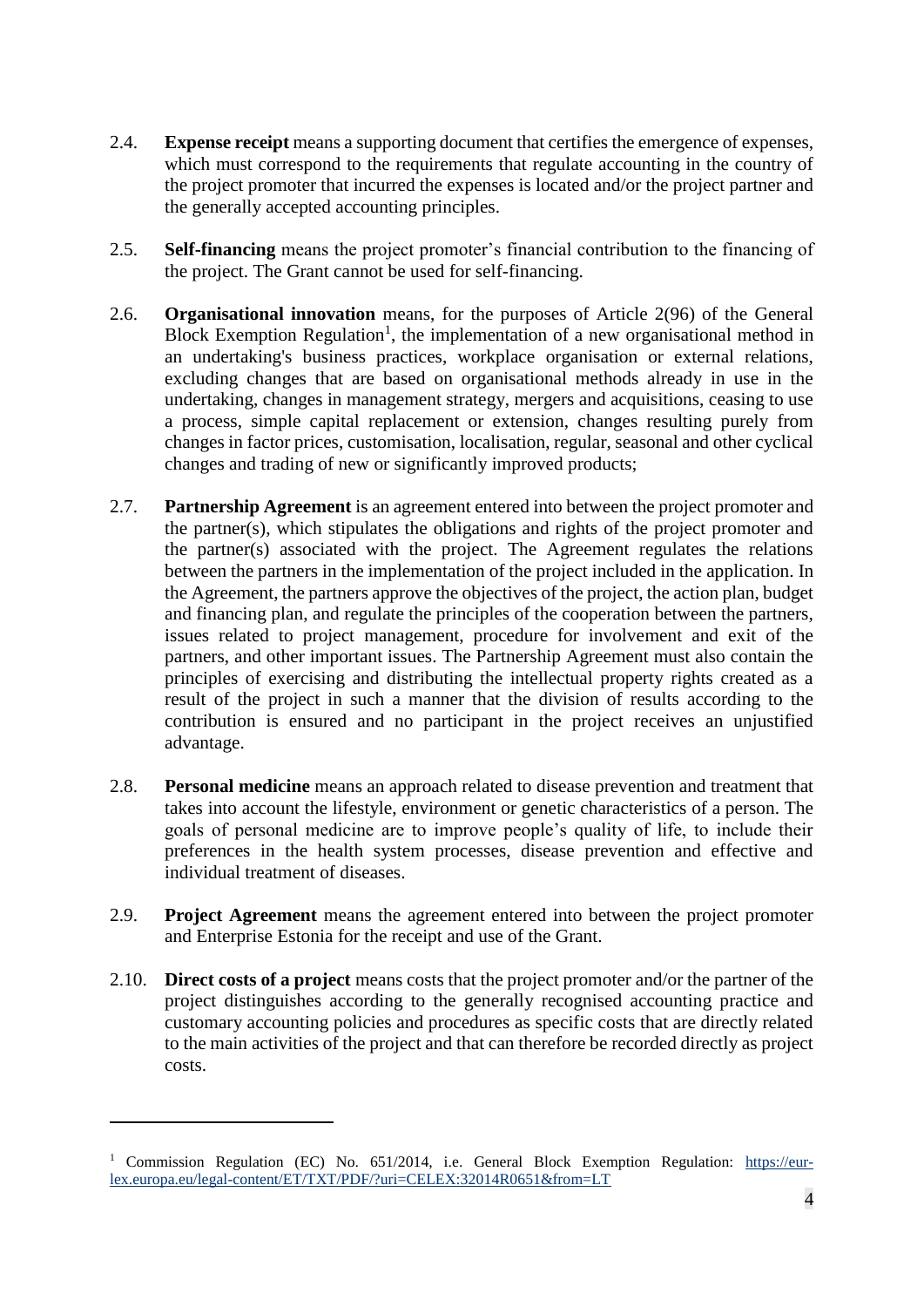- 2.11. **Project partner** (hereinafter referred to as the Partner) is the legal entity specified by the applicant in the application, who has a significant role in the implementation of the project activities and who shares a common economic or social objective with the project promoter, which will be achieved by implementing the project. The Partner contributes to the project budget and incurs eligible costs. The Partner receives support together with the project promoter for covering the eligible costs incurred within the framework of the project under the terms and conditions provided for in this Programme. Companies belonging to a group within the meaning of subsection 2 (4) of the Competition Act are regarded as a single legal entity within the framework of one project.
- 2.12. **Process innovation** means, for the purposes of Article 2(97) of the General Block Exemption Regulation the implementation of a new or significantly improved production or delivery method (including significant changes in techniques, equipment or software), excluding minor changes or improvements, increases in production or service capabilities through the addition of manufacturing or logistical systems which are very similar to those already in use, ceasing to use a process, simple capital replacement or extension, changes resulting purely from changes in factor prices, customisation, localisation, regular, seasonal and other cyclical changes and trading of new or significantly improved products;
- 2.13. **Small project** means a project the objectives and activities of which are in accordance with the terms and conditions of the small grant scheme.
- 2.14. **Large enterprise** means an enterprise that is not a small or medium-sized enterprise within the meaning of Annex I to the General Block Exemption Regulation.
- 2.15. **Application** means a standard format application submitted to Enterprise Estonia within the framework of the Programme and the documents enclosed therewith to apply for the Grant.
- 2.16. **Grant rate** means the percentage of the Grant, which shows the proportion of the Grant in the eligible costs of the project.
- 2.17. **Project promoter** means, for the purposes of this Procedure, an applicant whose application for the Grant has been satisfied and who is responsible for the implementation of the project after the entry into the Project Agreement.
- 2.18. **Grant applicant** (hereinafter referred to as the Applicant) is a private legal entity registered in Estonia who submits an application for the Grant. If the project is implemented with partners, the Applicant is responsible for the entire project.
- 2.19. **Experimental development** means, for the purposes of Article 2(86) of the General Block Exemption Regulation, acquiring, combining, shaping and using existing scientific, technological, business and other relevant knowledge and skills with the aim of developing new or improved products, processes or services. This may also include, for example, activities aimed at the conceptual definition, planning and documentation of new products, processes or services. Experimental development may comprise prototyping, demonstrating, piloting, testing and validation of new or improved products, processes or services in environments representative of real life operating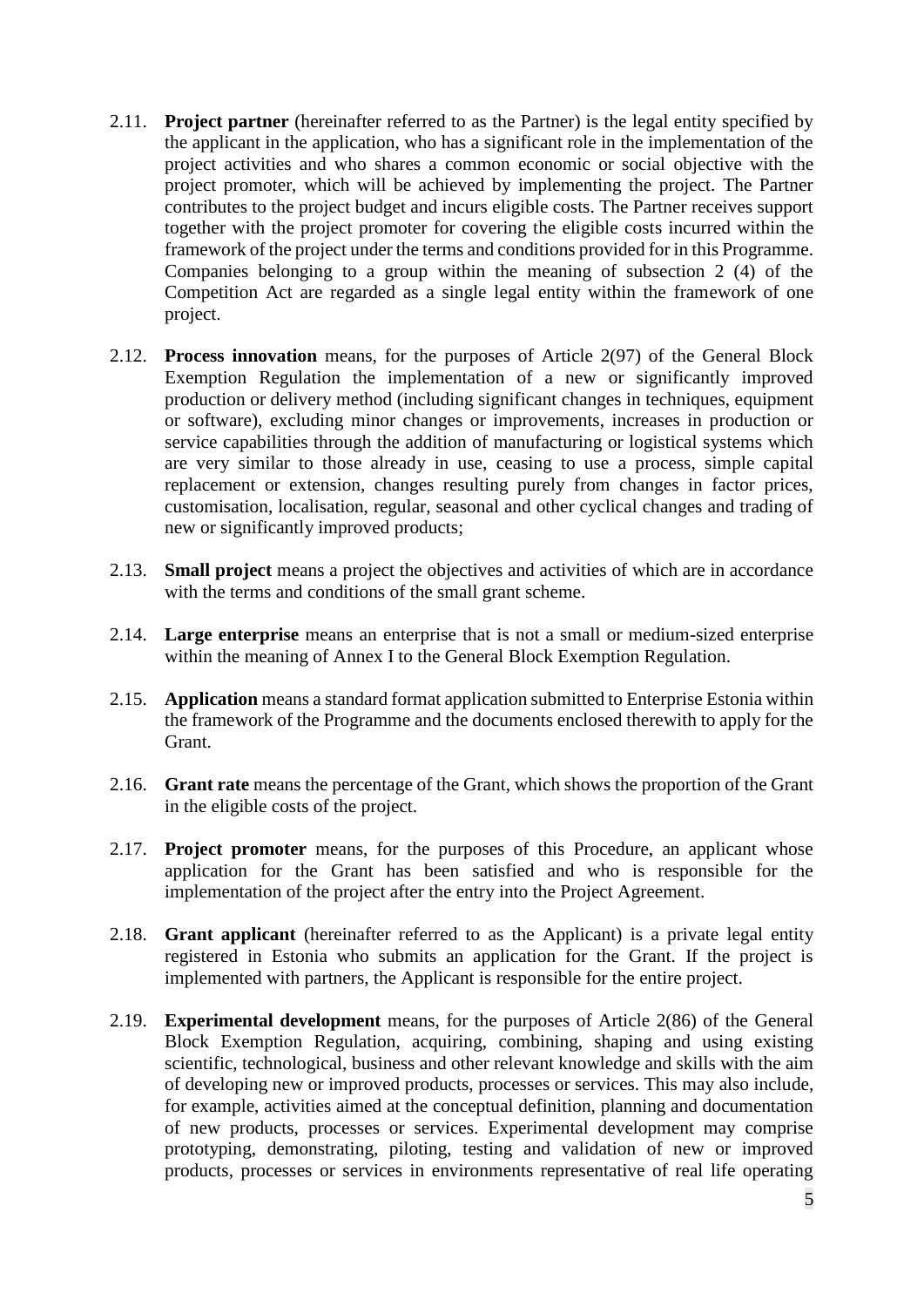conditions where the primary objective is to make further technical improvements on products, processes or services that are not substantially set. This may include the development of a commercially usable prototype or pilot which is necessarily the final commercial product and which is too expensive to produce for it to be used only for demonstration and validation purposes. Experimental development does not include routine or periodic changes made to existing products, production lines, manufacturing processes, services and other operations in progress, even if those changes may represent improvements.

- 2.20. **Effective collaboration** means collaboration between at least two independent parties to exchange knowledge or technology, or to achieve a common objective based on the division of labour where the parties jointly define the scope of the collaborative project, contribute to its implementation and share its risks, as well as its results. In the case of effective collaboration, at least one of the companies can be defined as a small or medium-sized enterprise or the project is implemented in at least two Member States (incl. Norway) and no party to the project covers more than 70% of the project expenses. Contractual research and research services are not considered cooperation.
- 2.21. **Digitisation of industry** means making production processes more efficient through digital solutions, e.g. collection and use of data, communication between devices, use of robots, etc.
- 2.22. **Small and medium-sized enterprises** means enterprises meeting the criteria set out in Annex I to the General Block Exemption Regulation. Pursuant to Article 2 of Annex I to the General Block Exemption Regulation, the category medium-sized enterprises is made up of enterprises which employ fewer than 250 persons and which have an annual turnover that does not exceed EUR 50 million, and/or an annual balance sheet total not exceeding EUR 43 million and a small enterprise is defined as an enterprise which employs fewer than 50 persons and whose annual turnover and/or annual balance sheet total does not exceed EUR 10 million. The conditions set out in Article 3 of Annex I to the General Block Exemption Regulation must also be taken into account when the aforementioned indicators are calculated.
- 2.23. **External partner** means a project partner registered in the relevant register of the Kingdom of Norway.

# <span id="page-5-0"></span>**3 Objective and expected outcome of the Programme**

- 3.1. The Programme is financed from the Norwegian Financial Mechanism 2014-2021, the main objectives of which are to contribute to reducing economic and social inequality in the European Economic Area and to strengthen bilateral relations between Norway and the beneficiary countries through monetary instalments.
- 3.2. The overall objective of the Programme is to support the sustainable development and an increase in added value of Estonian companies.
- 3.3. The objective of the Grant is to increase business cooperation in the field of innovation between Estonia and Norway and increase the added value of companies with the help of projects that promote resource savings. As a result of the Grant, carbon dioxide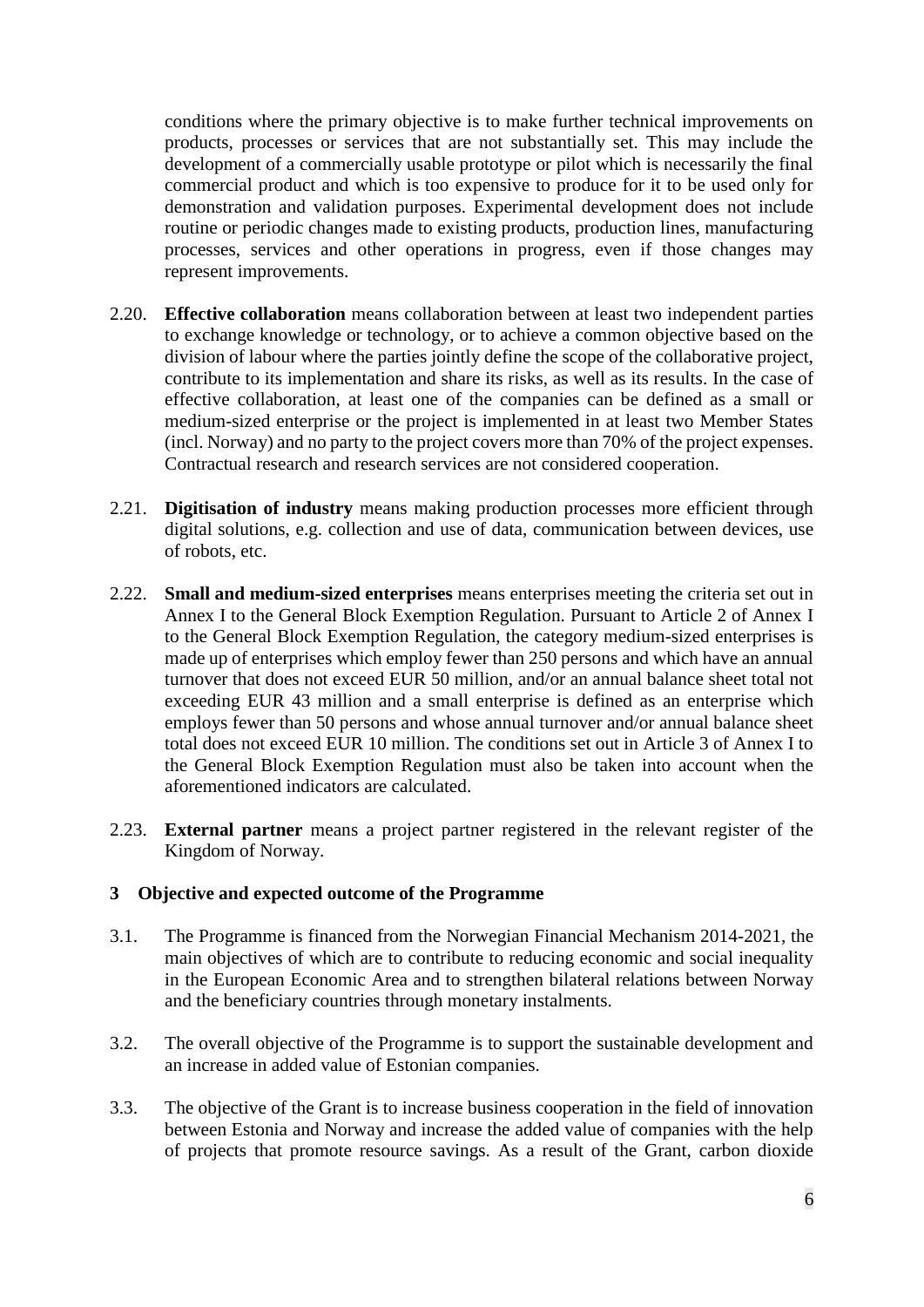emissions and energy consumption will decrease, the annual turnover and operating profit of the project promoters will increase and new jobs will be created.

- 3.4. The main focus of the Programme is on small and medium-sized enterprises whose sustainable development is supported with 75% of the total amount of the grant.
- 3.5. In the small grant scheme, support is granted to projects whose activities are aimed at the development of at least one focus area:
	- 3.5.1. development and introduction of resource-efficient products, services and processes in the **industry and green technologies** sector, as a result of which the emission of carbon dioxide gases or energy consumption are reduced:
	- 3.5.1.1. development and introduction of new resource-efficient products, services and processes aimed at industry, e.g. solutions based on automation and robotics;
	- 3.5.1.2. development of innovative products and services with an ICT component, which are aimed at promoting resource savings in other areas, such as energy efficiency, transport, etc.
	- 3.5.2. Development of innovative products, services and processes in the field of health technologies, which supports information technology development in the health sector. For example, activities for the development of new ICT products and services, which have been designed in cooperation with end consumers, are supported:
		- 3.5.2.1.solutions for hospitals, the purpose of which is to empower the ecosystem of personal medicine;
		- 3.5.2.2.solutions that simplify the patient journey, which are aimed at improving the individual health indicators of patients and improving their quality of life;
		- 3.5.2.3.products and services aimed at collecting, standardising and analysing medical data;
		- 3.5.2.4.solutions for primary care for the provision of preventive services and for more effective use of medical data.
	- 3.6. Those who apply for grants in the small grant scheme must submit with their application a forecast that explains the contribution of the project to the achievement of the next economic and social outcomes:
		- 3.6.1.1. estimated annual increase in operating profit;
		- 3.6.1.2. annual turnover growth;
		- 3.6.1.3. number of jobs created.
	- 3.7. When a grant for a project in the industrial and green technology sectors specified in point 3.7.1 is applied for, the application must also include a forecast of the expected environmental impact, which opens up and analyses the resource savings (reduction of energy consumption (MWh) or reduction of carbon dioxide emissions (CO2 equivalent per year in tonnes) to be achieved as a result of the development or implementation of the solution.

### **4 State aid applied to the grant scheme**

4.1. The Grant given in the small grant scheme is state aid for the purposes of subsection 30 (1) of the Competition Act or *de minimis* aid for the purposes of subsection 33 (1) of the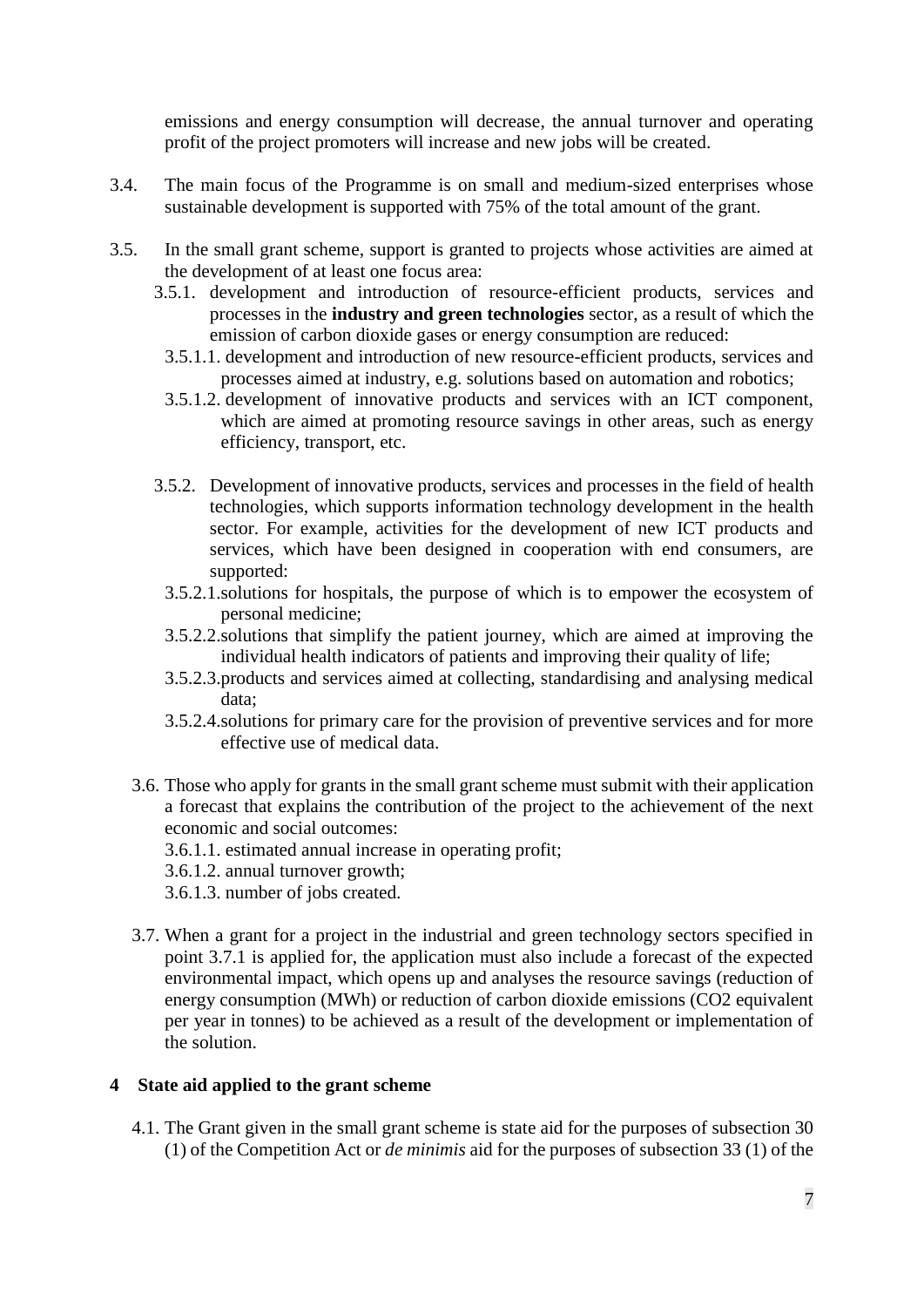Competition Act. The Grant is given in accordance with the following legal acts concerning state aid or *de minimis* aid:

- 4.1.1. The Grants for the activities listed in point 5.1.1. of the Programme Procedure are support given for the purpose of process and organisational innovation according to Commission Regulation (EU) No. 651/2014 declaring certain categories of aid compatible with the internal market in application of Articles 107 and 108 of the Treaty (OJ L 187 26.6.2014, pp 1–78) (hereinafter referred to as the *General Block Exception Regulation*) within the meaning of Article 29 and to which the provisions of said regulation and § 34<sup>2</sup> of the Competition Act are applied or *de minimis* aid is granted within the meaning of European Commission Regulation (EU) No 1407/2013 of 18.12.2013, on the application of Articles 107 and 108 of the Treaty on the Functioning of the European Union to *de minimis* aid (OJ L 352, 24.12.2013 pp 1–8), hereinafter the *De Minimis Aid Regulation*) and the provisions of the *De Minimis* Aid Regulation and § 33 of the Competition Act are applied thereto;
- 4.1.2. The aid granted for the activities specified in point 5.1.2 of the Programme Procedure is aid granted to research and development projects within the meaning of Article 25 of the General Block Exemption Regulation and is governed by the provisions of said regulation and § 34<sup>2</sup> of the Competition Act or *de minimis* aid within the meaning of the De Minimis Aid Regulation and is governed by the provisions of the De Minimis Aid Regulation and § 33 of the Competition Act;
- 4.1.3. The aid granted for the activities specified in point 5.1.3. of the Programme Procedure is innovation aid granted to small and medium-sized enterprises (hereinafter referred to as *SMEs*) within the meaning of Article 28 of the General Block Exemption Regulation or *de minimis* aid within the meaning of the *De Minimis* Aid Regulation and is subject to the provisions of the *De Minimis* Aid Regulation and section 33 of the Competition Act;
- 4.1.4. The aid granted for the activities specified in point 5.1.4 of the Programme Procedure is regional aid within the meaning of Article 14 of the General Block Exemption Regulation and is governed by the provisions of said regulation and § 34<sup>2</sup> of the Competition Act or *de minimis* aid within the meaning of the *De Minimis* Aid Regulation and is governed by the provisions of the *De Minimis* Aid Regulation and § 33 of the Competition Act;
- 4.1.5. The aid granted for the activities specified in point 5.1.5 of the Programme Procedure is *de minimis* aid and it is governed by the provisions of the *De Minimis* Aid Regulation and § 33 of the Competition Act;
- 4.1.6. The aid granted to a large enterprise for the activities specified in points 5.1.1 and 5.1.3 of the Programme Procedure is *de minimis* aid and it is governed by the provisions of the De Minimis Aid Regulation and § 33 of the Competition Act.
- 4.2. The rules for cumulation of *de minimis* aid granted for the various purposes laid down in Article 5 of the *De Minimis* Aid Regulation are taken into account when aid is granted within the scope of the *De Minimis* Aid Regulation. In order to grant and calculate *de minimis* aid, a related entrepreneur is considered a single entrepreneur according to Article 2(2) of the *De Minimis* Aid Regulation.
- 4.3. Aid is not granted within the Programme to operators and activities aimed at agriculture, fisheries and aquaculture, as well as to activities listed in Article 1(2)–(5), Article 13 and Article 1(1) of the General Block Exemption Regulation.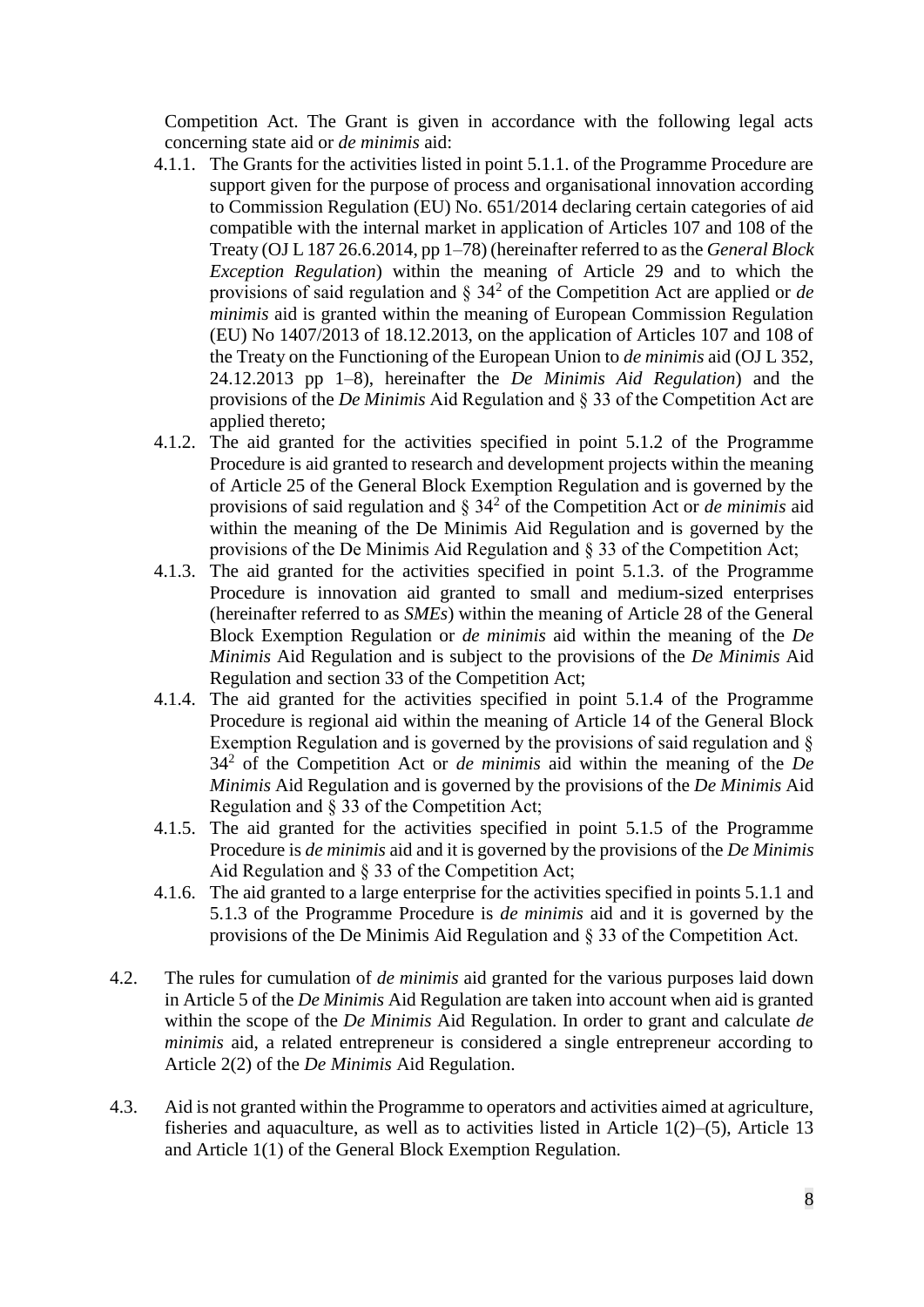# <span id="page-8-0"></span>**5 Supported activities**

- 5.1. The following activities are supported in the **small grant scheme**:
	- 5.1.1. organisational and process innovation, including the development and introduction of digital technologies enhancing the efficiency of processes;
	- 5.1.2. conducting experimental development;
	- 5.1.3. obtaining, validation and protection of patents and other intangible assets;
	- 5.1.4. in the case of the projects specified in point 3.7.1, investment in tangible and/or intangible assets related to the diversification of the output of an establishment into products not previously produced in the establishment or a fundamental change in the overall production process of an existing establishment;
	- 5.1.5. dissemination of project results (information events), except marketing and advertising.

# <span id="page-8-1"></span>**6 Eligible and ineligible costs**

- 6.1. Costs that are eligible within the scope of the grant scheme are costs that are justified, reasonable, in compliance with legislation and directly necessary for the implementation of the supported activities and achievement of the project objectives. The project costs must be in compliance with the principles of sustainability, effectiveness and efficiency.
- 6.2. Only the costs specified in the project budget submitted with the application can be deemed eligible.
- 6.3. Only the eligible costs incurred during the eligibility period specified in the Project Agreement can be included in eligible costs. Costs are deemed to have incurred if the invoice for the costs is submitted and paid and the work is done, the goods are delivered or the service is provided during the eligibility period of the project.
- 6.4. As an exception, costs may be deemed eligible if the invoice for them is submitted in the last month of the eligibility period and paid within 30 calendar days of the end date of the eligibility period and the activities that are the basis for the emergence of the costs took place during the eligibility period of the project.
- 6.5. The following costs of the implementation of the activities specified in points 5.1.1. and 5.1.2. of the Programme Procedure are eligible:
	- 6.5.1. the salaries of the employees implementing the project working on the basis of employment contracts with all the national taxes according to the inclusion of the employees in the implementation of the project. The salaries must correspond to the internal salary level of the project promoter for the same type of work;
	- 6.5.2. remuneration paid on the basis of a contract under the law of obligations, which is subject to taxation similarly to salaries and the national taxes payable on the remuneration;
	- 6.5.3. transport and accommodation expenses associated with the work-related travels of the employees implementing the project working on the basis of employment contracts and to the performance of the assignments of persons working on the basis of contracts under the law of obligations. These expenses are reimbursed on the basis of a simplified indemnification method according to the terms and conditions set out in the annex to the programme;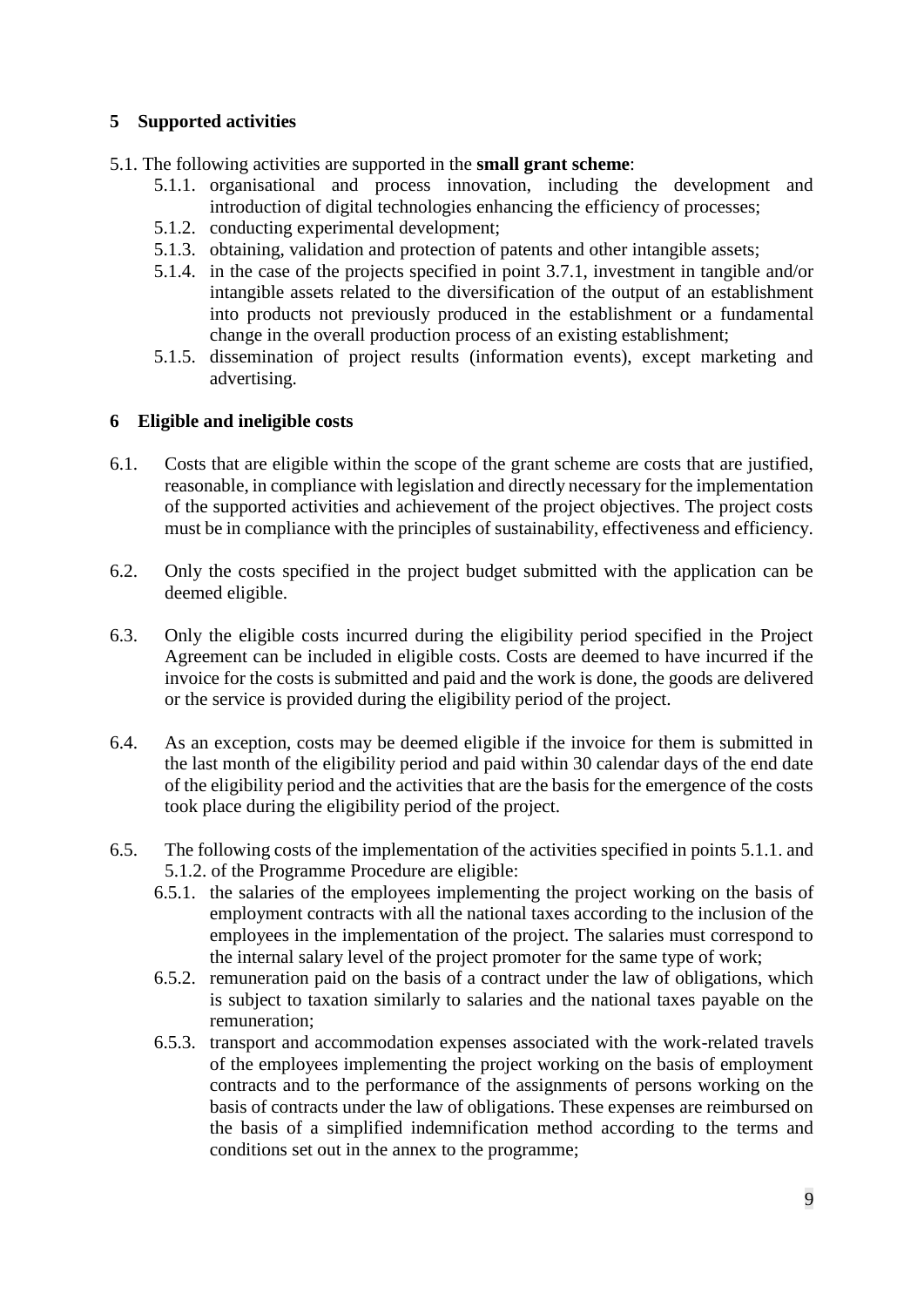- 6.5.4. daily allowances associated with the work-related travels of the employees implementing the project working on the basis of employment contracts;
- 6.5.5. costs incurred in purchasing new or used machinery and equipment or in using them on the basis of a lease<sup>2</sup> or a leasing agreement<sup>3</sup> according to the actual rate of use of the machinery or equipment as part of the project. If the average lifespan of the machinery or equipment is longer than the project's eligibility period, then eligible costs are only those related to the use of machinery and equipment that are directly related to the implementation of the project which are incurred during the project's eligibility period. Calculations of these costs are based on the amortisation costs of the same type of machinery or equipment on the basis of generally accepted accounting practice (e.g. if the machine's lifespan is 10 years and the project period is three (3) years, the eligible expense of the machinery is 30% of its cost);
- 6.5.6. the purchase, rent or lease of used machinery and equipment can be filed under eligible costs if the following requirements are met:
	- 6.5.6.1.the seller or lessor of the machinery and equipment issues proof that no monetary or other external assistance from the national budget or European Union was used for the purchase of the machinery;
	- 6.5.6.2.the purchase or rental price of the machinery or equipment must not exceed its market price, considering its reduced lifespan, and is smaller than the purchase or rental price of similar new equipment.
- 6.5.7. the cost of research purchased at market price, analysis, technical knowledge (including certification services), access to data and licensed patents, software licence directly necessary for development and expenses for consultations directly related to development projects (including consultation services purchased from customers and expert fees) and other services of equal value;
- 6.5.8. costs of materials and accessories provided that they can be differentiated and allocated to the project.
- 6.6. The costs of obtaining, validation and protection of patents and other intangible assets required for the implementation of the activity specified in point 5.1.3. of the Programme Procedure are eligible.
- 6.7. The costs of the implementation of the activities specified in point 5.1.4. of the Programme Procedure are eligible:
	- 6.7.1. the cost of acquisition of tangible assets, if this is an inseparable and necessary part for achieving the results of the project. In the case of large enterprises, the purchased assets must be new;
	- 6.7.2. the cost of setup and transport, and the cost of insurance required for transport of property if this is included in the acquisition cost of the respective property;
	- 6.7.3. the acquisition costs of intangible assets if they meet the following requirements: 6.7.3.1. they must be used exclusively in the establishment receiving the aid;
		- 6.7.3.2. the assets must be amortisable;

1

 $2$  Under a lease, the lessor grants the lessee the use of the object of the lease contract for a charge and allows the lessee to receive the fruits of the lease pursuant to the rules of the regular management of the object of the lease. <sup>3</sup> Under a leasing agreement, the lessor undertakes to acquire the object of lease from the seller determined by the lessee and grant the object of lease into the use of the lessee for a charge thereof.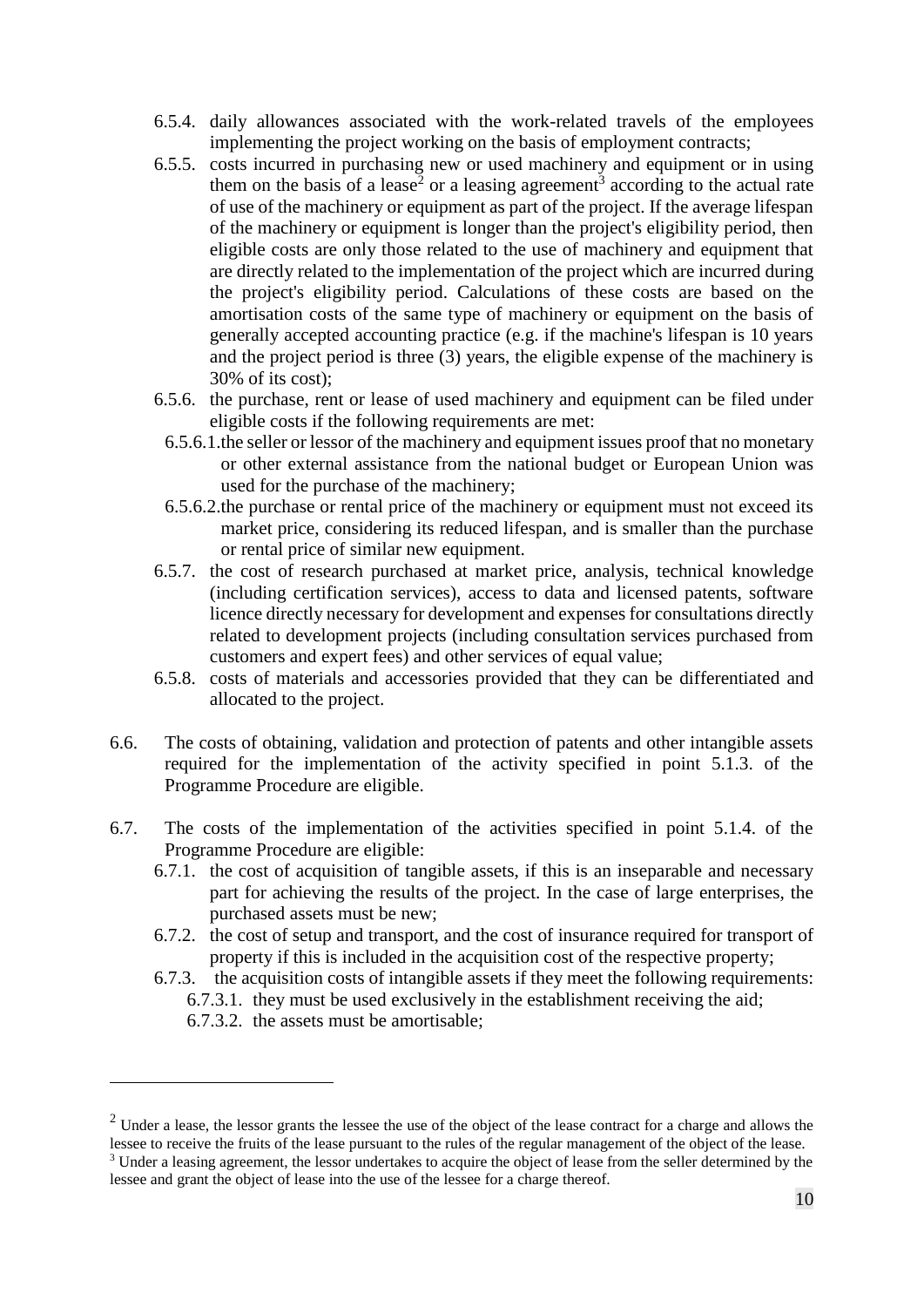- 6.7.3.3. the assets must be purchased under market conditions from third parties unrelated to the buyer;
- 6.7.3.4. the assets must be included in the assets of the undertaking receiving the aid and must remain associated with the project for which the aid is granted for at least five years (three years in the case of SMEs);
- 6.7.3.5. the costs of intangible assets in the case of large companies do not exceed 50% of all eligible costs of the initial investment.
- 6.7.4. For aid granted to large undertakings for a fundamental change in the production process, the eligible costs must exceed the depreciation of the assets linked to the activity to be modernised in the course of the preceding three fiscal years. For aid granted for a diversification of an existing establishment, the eligible costs must exceed by at least 200 % the book value of the assets that are reused, as registered in the fiscal year preceding the start of works.
- 6.7.5. Investment must comply with the terms and conditions of the regional aid map of the applicant's and/or partner's country of location.
- 6.8. The costs linked to the performance of the information requirements specified in point 5.1.5. and the activities outlined in the communication plan, including the organisation of information events for target groups, arranging meetings and seminars and translation costs, are eligible.
- 6.9. The costs of an auditor independent of the project and partner who is engaged in auditing the expenses of the foreign partner are eligible. The aid granted for reimbursement of these costs is *de minimis* aid within the meaning of the *De Minimis* Aid Regulation.
- 6.10. The following costs, *inter alia,* are ineligible:
	- 6.10.1. interest on loans, loan fees and overdue charges;
	- 6.10.2. financial transaction fees and other financial expenses;
	- 6.10.3. allocations to cover losses or other potential future obligations;
	- 6.10.4. losses from changes in exchange rates;
	- 6.10.5. expenses of purchasing property;
	- 6.10.6. expenses covered by other sources;
	- 6.10.7. fines, financial punishments and litigation costs;
	- 6.10.8. excessive and unjustified expenses;
	- 6.10.9. expenses regarded as fringe benefits and fringe benefit tax within the meaning of subsection 48 (4) of the Income Tax Act;
	- 6.10.10. non-monetary contributions;
	- 6.10.11. expenses arising from the mutual transactions made between the project promoter and/or the partners;
	- 6.10.12. transactions between related parties within the meaning of  $\S$  8 the Income Tax Act.
- 6.11. Value added tax is an eligible expense within the scope of the project if, according to the legislation regulating value added tax, the value added tax paid within the scope of the project cannot be deducted as input value added tax or claimed back and it is also not refunded in any other manner.
- 6.12. Proof of costs: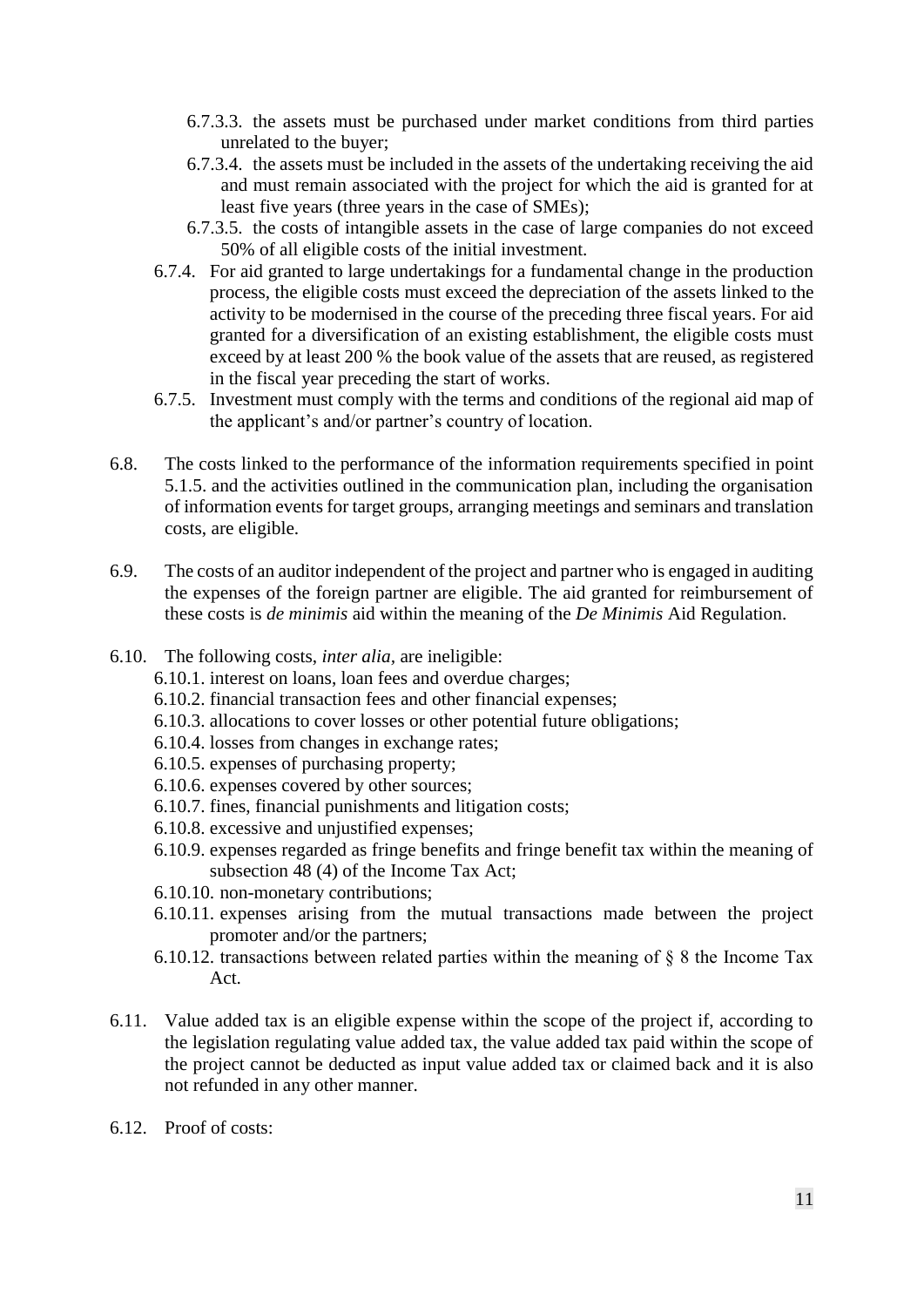- 6.12.1. all eligible direct costs must be transparent and documented with the respective expense receipts and must be paid from the bank account of the project promoter and/or partner.
- 6.12.2. In order to prove the expenses of the external partner, the project promoter must submit to Enterprise Estonia an eligibility audit report of their partner's expenses that has been carried out by an independent and certified auditor from the same country where the expenses were incurred according to the terms and conditions of the Programme Procedure, local legislation and the generally acknowledged accounting principles.
- 6.12.3. In the case of a public legal entity, the report issued by an official of a competent and independent authority is sufficient to prove the expenses of the external partner, provided that the person who issued the report is not related to the activities of the project and has not participated in the preparation of the interim and/or final project report. In such an event, the project promoter submits to Enterprise Estonia a checklist of the partner's expenses (on the form given in Annex 7a) and a report prepared by an official, which stipulates that the expenses of the external partner have been incurred in accordance with the terms and conditions of the Programme Procedure, local legislation and generally acknowledged accounting principles.
- 6.12.4. An external partner who is a public legal entity submits with the final project report an audit report on the eligibility of the external partner's expenses for the entire project period, which has been prepared by an independent and certified auditor of the same country, which stipulates that the expenses of the partner have been incurred in accordance with the terms and conditions of the Programme Procedure, local legislation and generally acknowledged accounting principles.

# <span id="page-11-0"></span>**7 Eligibility period of project**

- 7.1 Unless a later date is provided for in the Project Agreement, the eligibility period of the project starts from the date of the decision to grant the application.
- 7.2 The maximum eligibility period of a small project is 24 months. The eligibility period ends on 30 April 2024 at the latest.
- 7.3 In justified cases, the eligibility period of a project may be extended by a maximum of 6 months, but no longer than until 30.04.2024. In order to extend the eligibility period, the project promoter must submit a respective application to Enterprise Estonia.
- 7.4 The project promoter and the partners may not start binding activities related to a small project or assume obligations for the implementation of such activities (e.g. order confirmation, acceptance of a tender, entry into a contract or agreement, making an advance payment, use of a service, signing an instrument of delivery and receipt, etc.) before the decision on the satisfaction of the application is made.

# <span id="page-11-1"></span>**8 Limits and conditions of financing aid**

8.1 The minimum amount of aid that can be applied for in the framework of the small grant scheme is 50,000 euros and the maximum amount is 200,000 euros.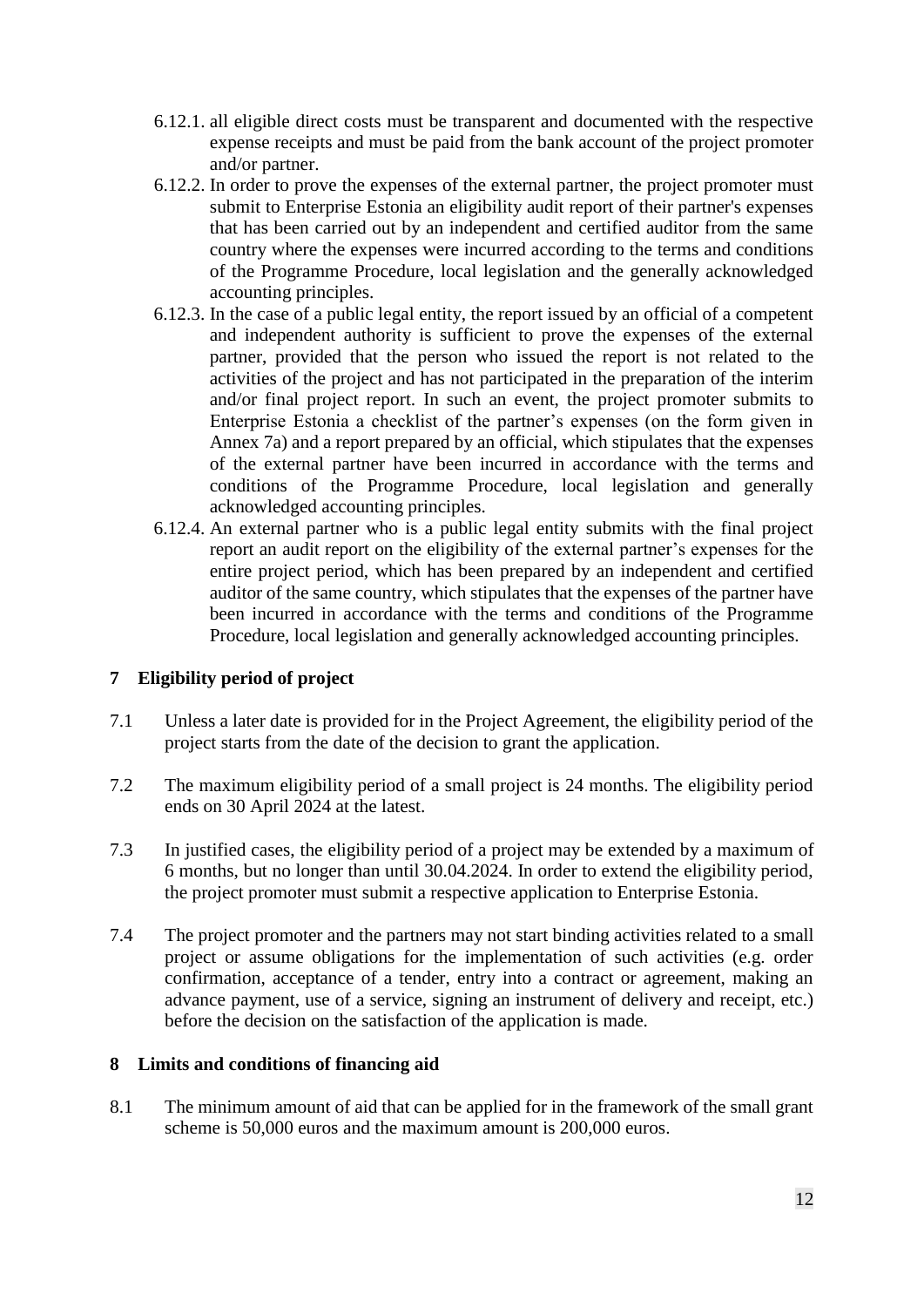- 8.2 The maximum share of aid in the total cost of eligible costs when aid is granted for the activities specified in points 5.1.1, 5.1.3 and 5.1.5 of the Programme Procedure is 50%.
- 8.3 The maximum share of aid in the total cost of eligible costs when aid is granted for the activities specified in points 5.1.2 of the Programme Procedure on the basis of the General Block Exemption Regulation is:
	- 8.3.1. 45% for a small enterprise;
	- 8.3.2. 35% for a medium-sized enterprise;
	- 8.3.3. 25% for a large enterprise.
- 8.4 The maximum share of aid in the total cost of eligible costs when aid is granted for the activities specified in point 5.1.2 of the Programme Procedure on the basis of the General Block Exemption Regulation in the case of an effective collaboration project is:
	- 8.4.1. 50% for a small and medium-sized enterprise;
	- 8.4.2. 40% for a large enterprise.
- 8.5 When granting support for the activities mentioned in point 5.1.4 of the Program Procedure under the General Block Exemption Regulation, the maximum share of grant must correspond to the share of the regional aid map of the respective region for small, medium and large enterprises valid at the time of granting the support.
- 8.6 The maximum share of aid in the total cost of eligible costs when aid is granted for the activities specified in points 5.1.2 and 5.1.4 of the Programme Procedure on the basis of the *De Minimis* Aid Regulation is 50%.
- 8.7 The maximum share of aid in a project related to checking the expenses of an external partner and the costs of an auditor independent of the partner is 50%.
- 8.8 Small projects are financed on the basis of a single grant rate, which is determined with the application of the lowest grant rate applicable to project promoters and project partners.
- 8.9 The self-financing of a project and the co-financing of partners must cover the part of the project budget that is not financed from the grant. Public sector support is not deemed self-financing or co-financing irrespective of whether the support in question is financed from local, regional, national or European Union fund, including by entities in public law or persons under their dominant influence.

# <span id="page-12-0"></span>**9 Applying for Grant**

- 9.1. Applications are submitted in calls for proposals in the small grant scheme. Enterprise Estonia announces the opening of the small grant scheme and the deadline of the small grant scheme on its website and in a press release.
- 9.2. The applicant may go request a personal consultation with Enterprise Estonia before applying for a grant from the small grant scheme. The purpose of the consultation is to support the comprehensive preparation of the application and explain the terms and conditions of the programme.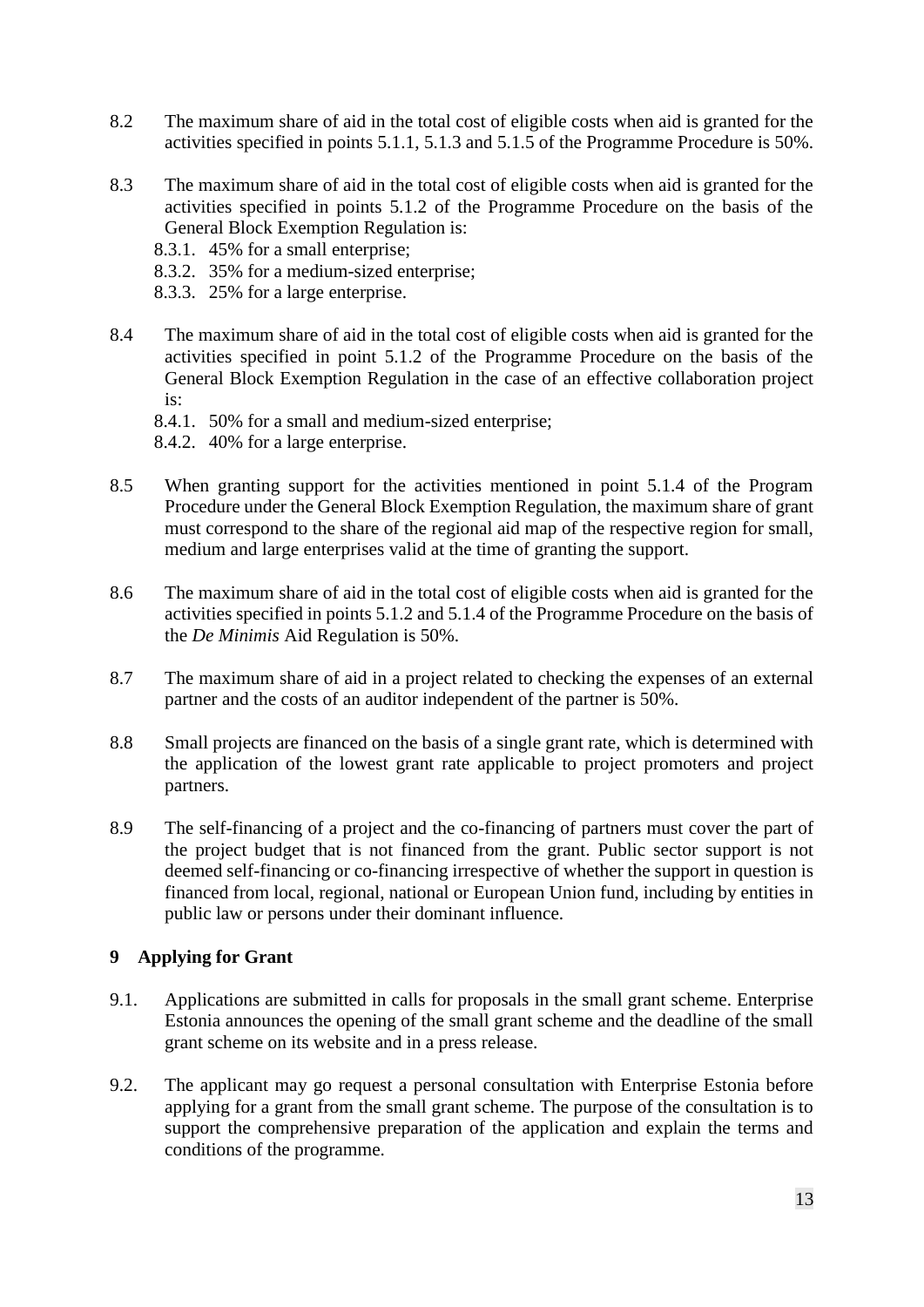9.3. A grant application must be submitted to Enterprise Estonia via the e-environment of structural support [\(https://etoetus.struktuurifondid.ee/\)](https://etoetus.struktuurifondid.ee/) with a digital signature by the applicant's authorised representative.

### <span id="page-13-0"></span>**10. Requirements for applicants and project partners**

- 10.1. Enterprises registered in Estonia where the state's and local government's shareholding is less than 25%, may apply for support.
- 10.2. All legal entities registered in Estonia and Norway (e.g. companies, non-profit associations, associations, foundations, universities) may be project partners.
- 10.3. A partnership agreement is a prerequisite for the implementation of a partnership project. If a partnership agreement exists, the partners can incur eligible expenses and contribute funds to the financing of the project.
- 10.4. An applicant must comply with the following requirements:
	- 10.4.1. the applicant does not operate in the fields referred to in Article 1(3) and Article 13 of the General Block Exemption Regulation and Article 1(1) of the *De Minimis* Aid Regulation;
		- 10.4.2. the applicant's tax arrears or payment arrears to the state including interest do not exceed 100 euros or they have been deferred;
		- 10.4.3. the applicant must have complied as required with the obligation to submit the tax returns provided for in the tax acts and regulations;
		- 10.4.4. no liquidation or bankruptcy proceedings have been initiated and no bankruptcy decision has been made with regard to the applicant or a person with significant influence over the applicant;
		- 10.4.5. the applicant has the required resources to finance the project in accordance with the limits and conditions provided for in point 8;
		- 10.4.6. when applying for aid under the General Block Exemption Regulation, the applicant may not be a company in difficulty within the meaning of Article 2(18) of the General Block Exemption Regulation;
		- 10.4.7. an applicant who has previously received support from the state budget, European Union or foreign aid funds that have been subject to repayment must have made the repayments on time and in the required amount;
		- 10.4.8. the *de minimis* aid granted to the applicant and the group to which the applicant belongs in the current financial year and in the two previous financial years does not exceed 200,000 euros with the *de minimis* aid applied for in the framework of the Programme. If an enterprise operates in the field of road transport, this limit is 100,000 euros (Estonian Classification of Economic Activities 2008, Section H, Subsections 493 and 494);
		- 10.4.9. the *de minimis* aid granted to the applicant and the group to which the applicant belongs in the current financial year and in the two previous financial years with the *de minimis* aid granted to undertakings providing services of general economic interest (Commission Regulation No. 360/2012) with the *de minimis* aid applied for in the framework of the Programme does not exceed 500,000 euros.
- 10.5. If partner(s) are involved in the implementation of the project, the requirements set out in point 10.4 of the Program Procedure will also be applied to the partner(s).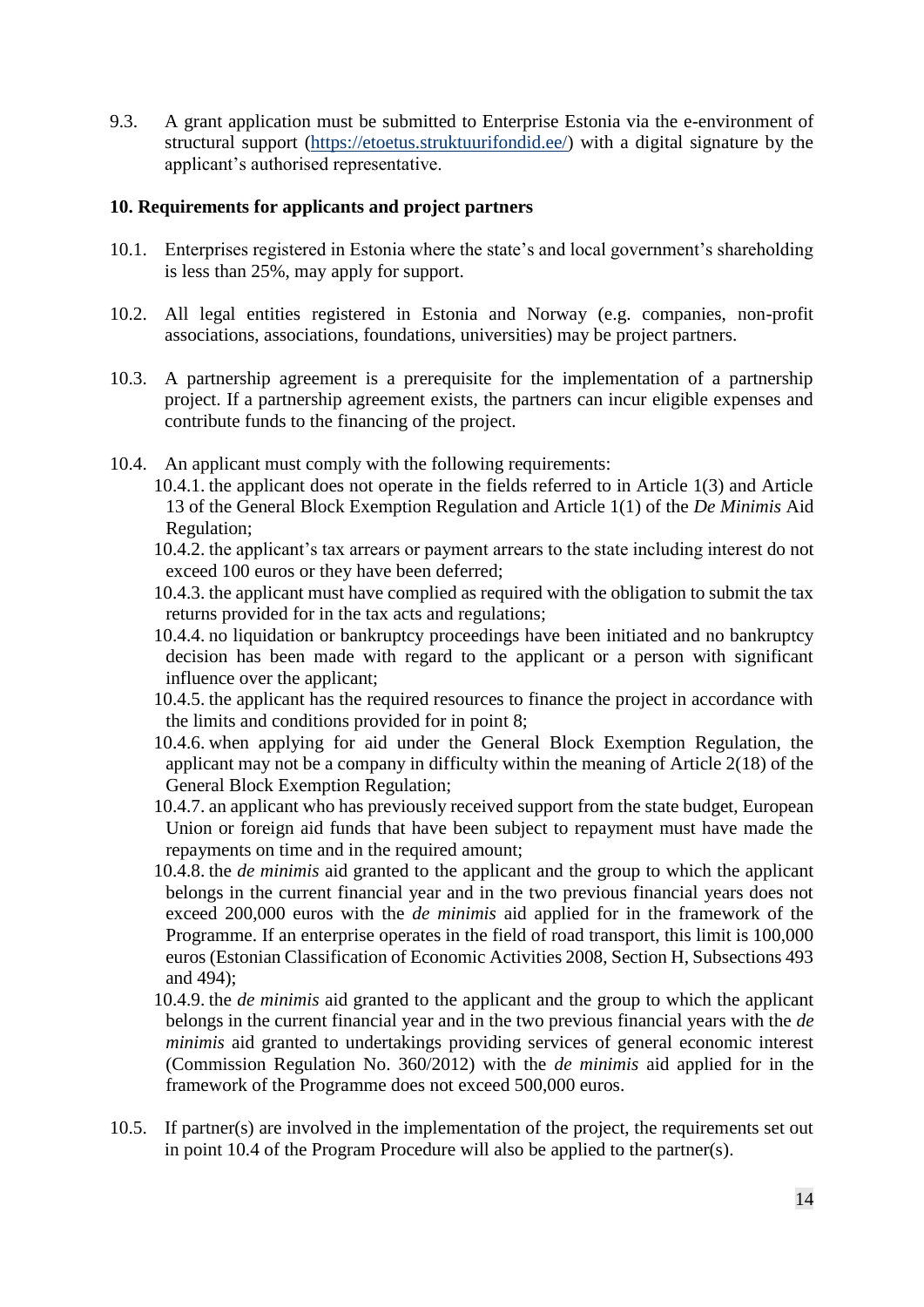# <span id="page-14-0"></span>**11. Obligations of applicant**

- 11.1. An applicant is obliged to:
	- 11.1.1. at the request of Enterprise Estonia, provide additional information on the applicant, the partner(s) and the application in the required form and by the required date;
	- 11.1.2. allow for checking of the compliance of the application, the applicant and the partner(s) with the requirements, including conducting an on-the-spot visit of the applicant and the partner(s);
	- 11.1.3. immediately inform Enterprise Estonia of any changes in the data given in the application or of any circumstances that may affect the decision to be made about the application;
	- 11.1.4. prove, at the request of Enterprise Estonia, the existence of the prescribed selffinancing or co-financing or other funds or documents;
	- 11.1.5. immediately inform Enterprise Estonia in writing when the decision to transfer the project applicant and the partner(s) or a part thereof and the transfer of the related things or rights is made;
	- 11.1.6. perform the other obligations provided for in legislation and submit to Enterprise Estonia any information that may affect the decision to be made about the application;
	- 11.1.7. inform Enterprise Estonia whether the applicant has applied for support for the project or single activities of the project at the same time from several measures, other government budgets, European Union funds or foreign aid resources.

# <span id="page-14-1"></span>**12. Requirements for application**

1

- 12.1. The project included in the application must comply with the objectives of the Programme and with the following requirements:
	- 12.1.1. the application has been submitted in accordance with the procedure and format set out in point 9;
	- 12.1.2. the aid is requested for the supported activities specified in point 5 and the project budget includes the eligible costs specified in point 6;
	- 12.1.3. the activities of the project included in the application are performed during the eligibility period of the project in accordance with the terms and conditions set out in point 7;
	- 12.1.4. the amount of the aid applied for does not exceed the limit for financing the aid specified in point 8 or the limit of the aid;
	- 12.1.5. the budget of the project involves the necessary self-financing;
	- 12.1.6. the data given in the application are complete and correct;
	- 12.1.7. the project has not received any aid from public funds.
- 12.2. The application must be submitted in Estonian or English. If at least one of the partners is from Norway, the application with the annexes will be submitted in English.
- 12.3. A project that is directly related to the state's information systems must not be in conflict with the principles of the state's IT architecture and interoperability framework<sup>4</sup> and the

<sup>4</sup> Principles of the state's IT architecture and interoperability framework: [https://www.mkm.ee/et/riigi](https://www.mkm.ee/et/riigi-infosusteemi-koosvoime-raamistik)[infosusteemi-koosvoime-raamistik](https://www.mkm.ee/et/riigi-infosusteemi-koosvoime-raamistik)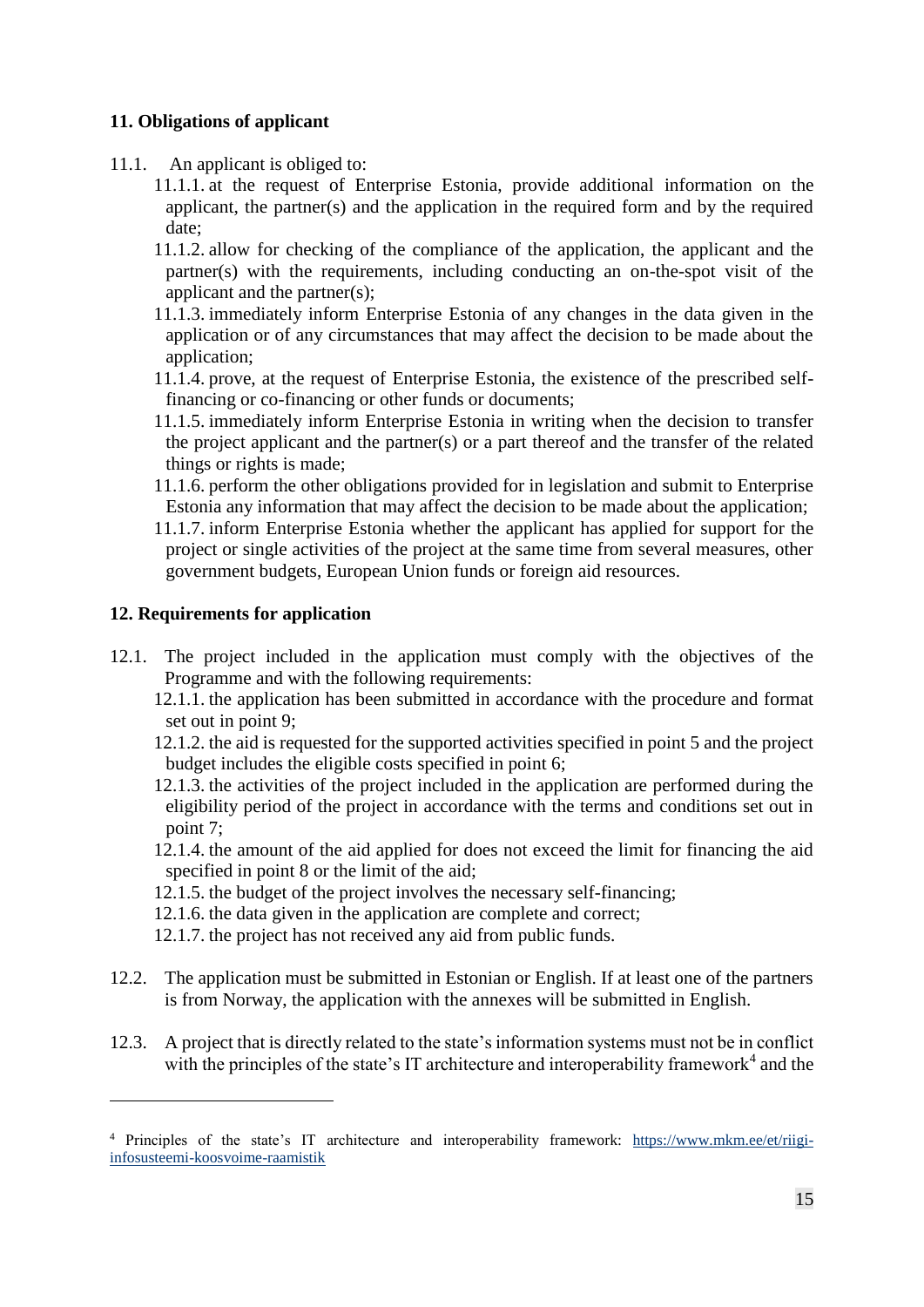European interoperability framework<sup>5</sup> or duplicate the existing state-centred information systems;

12.4. the highest level of security must be used for the authentication of the information system to be established during the project and when signing digitally, which complies with the regulation on electronic identification and trust services for electronic transactions, i.e. the eIDAS Regulation<sup>6</sup>.

# 12.5. **The following documents must be annexed to the application**:

- 12.5.1. **Project Plan** in accordance with the instructions set out in Annex 2.
- 12.5.2. **financial forecast** of the project that includes, *inter alia*, a description of the economic impact of the project, incl. the estimated annual increase in turnover and operating profit of the solution prepared as a result of the project (%) and the market potential of the solution.
- 12.5.3. in the case of a project in the area of industry and green technology specified in point 3.7.1., a **forecast of the environmental impact** of the project, which opens up and analyses the resource savings achieved as a result of the project (reduction of energy consumption (MWh) or reduction of CO2 emissions (tonnes CO2 equivalent per year));
- 12.5.4. if the activity specified in point 5.1.4 is carried out by a large enterprise, explanations of (to be entered in the application form):
	- 12.5.4.1. how the eligible costs granted for a diversification of an existing establishment exceed by at least 200 % the book value of the assets that are reused, as registered in the fiscal year preceding the start of works or
	- 12.5.4.2. how the eligible costs granted to large enterprises for a fundamental change in the production process under the regional aid exceed the depreciation of the assets linked to the activity to be modernised in the course of the preceding three fiscal years.
- 12.5.5. the applicant's **balance sheet** and **income statement for the financial year** as at the last quarter of the moment of application;

12.5.6. a copy of the last annual report approved by the applicant's authorised representative if the report is not accessible in the commercial register;

- 12.5.7. CVs of the project manager and members of the project team (incl. members of the team of the partner $(s)$ );
- 12.5.8. a procurement plan (if the grant rate is 50%) (on the form provided in Annex 12);
- 12.5.9. project budget, which specifies the planned costs according to activities and the aid percentage of the project (on the form provided in Annex 14);
- 12.5.10. a summary in English is enclosed with an application in Estonian and English (on the form provided in Annex 8);
- 12.5.11. a letter of authorisation if the representative acts on the basis of an authorisation;
- 12.5.12. the Norwegian partner who must be entered in the relevant register pursuant to the legislation of its country of location must submit an extract of the registry card;
- 12.5.13. if a partner is involved, a signed partnership agreement based on the example provided by Enterprise Estonia;
- 12.5.14. the communication plan of the project in accordance with the instructions set out in Annex 13;

1

<sup>5</sup> Principles of the European interoperability framework: [https://ec.europa.eu/isa2/eif\\_en](https://ec.europa.eu/isa2/eif_en)

<sup>6</sup> Regulation on electronic identification and trust services for electronic transactions: <https://www.eid.as/Regulation>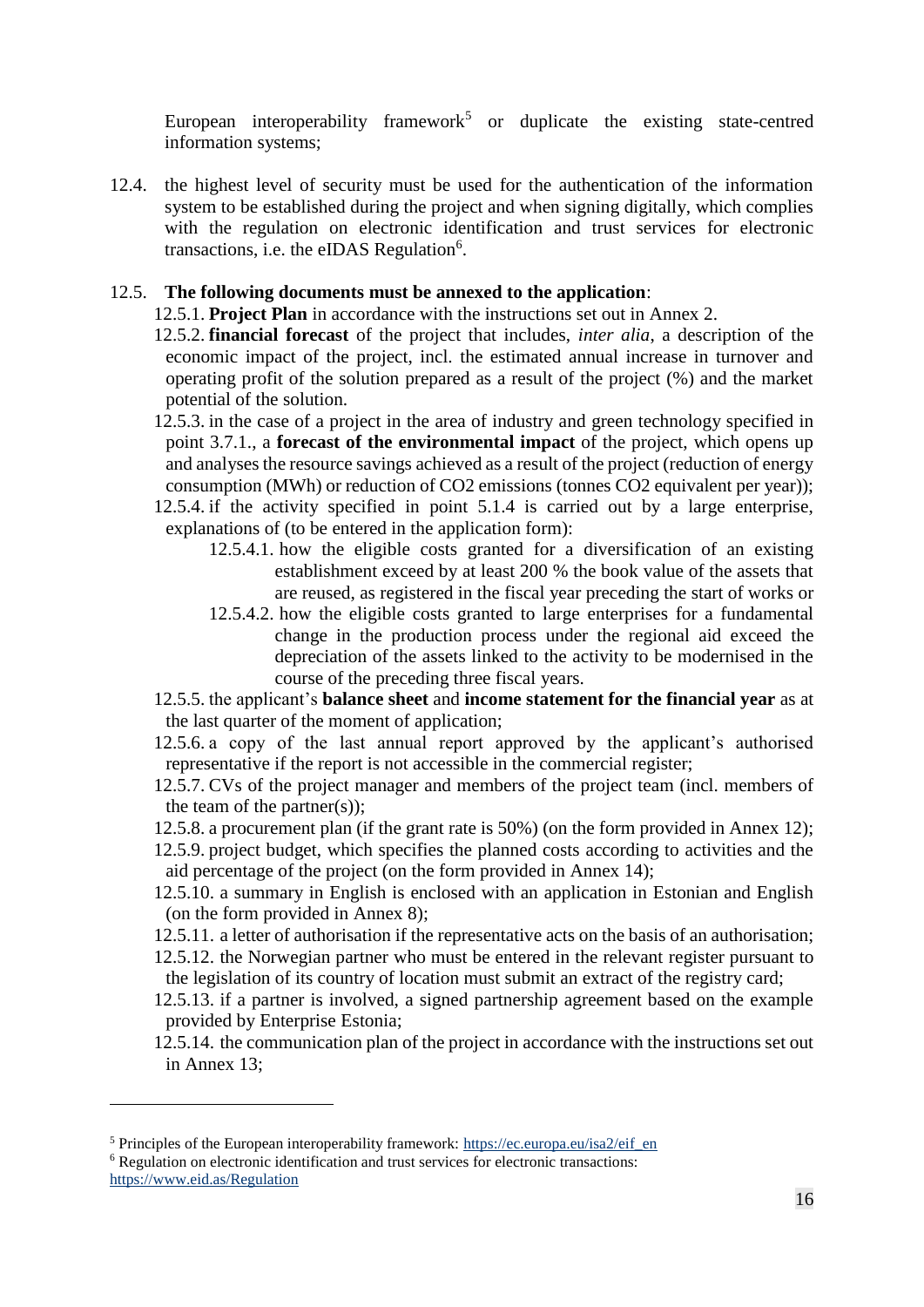- 12.5.15. table of the economic indicators of the applicants and partners (on the form provided in Annex 15);
- 12.5.16. other relevant documents at the request of Enterprise Estonia;
- 12.5.17. if partner(s) are involved in the implementation of the project, the requirements of points 12.5.5, 12.5.6., 12.5.8, 12.5.11. and 12.5.15 will also be applied to the partner(s); foreign partners must have the documents translated into Estonian or English for submission.

# <span id="page-16-0"></span>**13. Processing an application**

- 13.1. Enterprise Estonia performs the following actions in respect of the application: registration of the application, review of the application, requesting explanations and additional information, declaring the application and the applicant/partner compliant or non-compliant, evaluation of the application that has been declared to be in compliance with the requirements, approval of the application and entry into the project agreement or denial of the application.
- 13.2. In the course of processing an application, Enterprise Estonia may request that the applicant submit explanations on the information given in the application if Enterprise Estonia finds that the application is not clear enough and also indicate which facts need further explanation.
- 13.3. The term for processing an application is up to 65 working days from the closing date of the scheme.

# <span id="page-16-1"></span>**14. Registration and review of application**

- 14.1. The application is registered and reviewed in Enterprise Estonia. The term for reviewing an application is 10 (ten) working days from the closing date of the small grant scheme. In the course of reviewing the application, Enterprise Estonia checks whether the application has been filled in as required and received along with all the annexes.
- 14.2. If any deficiencies are found when the compliance of an application with requirements is checked that concern the compliance of the applicant, partner or application, the applicant will be informed of the deficiencies. In this case, the applicant can rectify the deficiencies in up to 10 (ten) working days and the term for processing the application will extend by the same time.
- 14.3. Enterprise Estonia will make the decision to deny an application without evaluating the application substantively if the applicant has not rectified the deficiencies during the term specified in point 14.2 of the Programme Procedure.
- 14.4. Enterprise Estonia will not review an application if the application was submitted later than the deadline for the call of proposals determined by Enterprise Estonia.

# <span id="page-16-2"></span>**15. Conditions for declaring an applicant, partners and applications compliant**

15.1. The compliance of the applicant, partners and application with requirements is verified by Enterprise Estonia.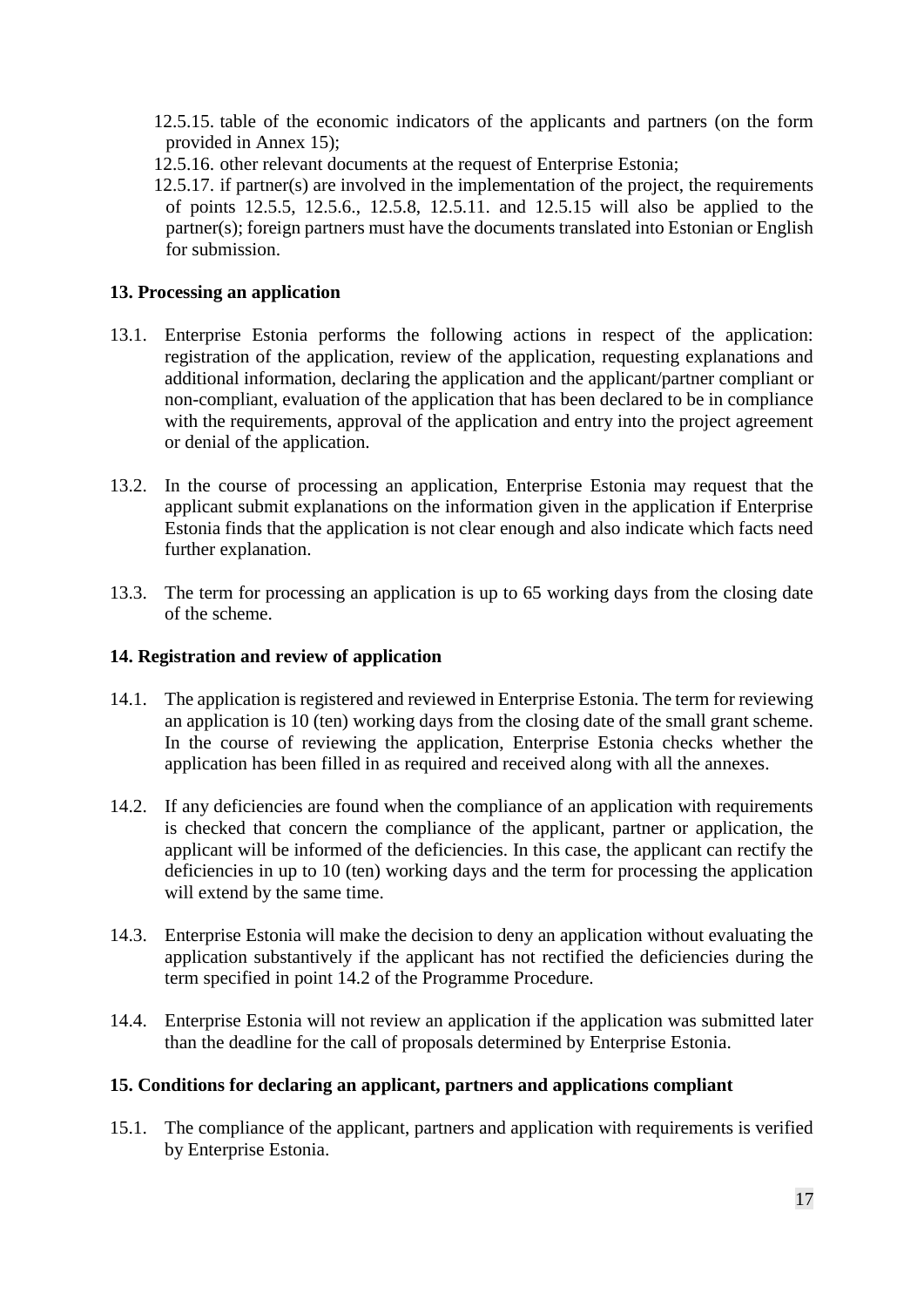- 15.2. The applicant and partners are declared compliant if all the requirements for applicants and partners set out in point 10 of the Programme Procedure have been met.
- 15.3. The application is declared compliant if all the requirements set out in point 12 of the Programme Procedure have been met.
- 15.4. The application will not be considered compliant if at least one of the following circumstances is applicable to it:

15.4.1. the application does not comply with the requirements provided for in point 12 of the Programme Procedure;

15.4.2. the application contains incorrect or incomplete data or the applicant unlawfully influences the decision making;

15.5. If an application, applicant or partner is declared non-compliant, Enterprise Estonia will make the decision to reject the application without substantively evaluating it.

# <span id="page-17-0"></span>**16. Evaluation of applications**

- 16.1. An application that has been declared compliant evaluated in accordance with the evaluation methodology. The evaluation methodology is made accessible on the website of Enterprise Estonia.
- 16.2. The evaluation is carried out on the basis of the review of the materials of the application and discussion of any additional questions concerning the project.
- 16.3. Applications are evaluated by two Enterprise Estonia evaluators who are independent of the applicant, the partner(s) and the application. In the case of donor partnership projects, the additional criterion set out in point 16.4.4. is evaluated by programme partner Innovation Norway.
- 16.4. Small scheme applications are evaluated on the basis of the following criteria: 16.4.1. the impact of the solution to be completed in the course of the project (hereinafter referred to as the Solution) on the achievement of the objectives of the Programme – 35% of the total score;
	- 16.4.2. market potential and sustainability of the solution 25% of the total score;
	- 16.4.3. organisational capacity of the applicant and partners and quality of preparation of the project  $-30\%$  of the total score;
	- 16.4.4. additional criterion for donor partnership projects: project focus on cooperation with Norwegian partners – up to 10% of the total score.
- 16.5. A small scheme application is assessed on a scale from 0 to 4.
- 16.6. The total score given in the evaluation of an application is the weighted average of the scores of the evaluation criteria.
- 16.7. The final total score of applications is the arithmetic average of the total scores given by the experts, on the basis of which the ranking of projects is prepared.
- 16.8. The following applications are subject of approval of the project: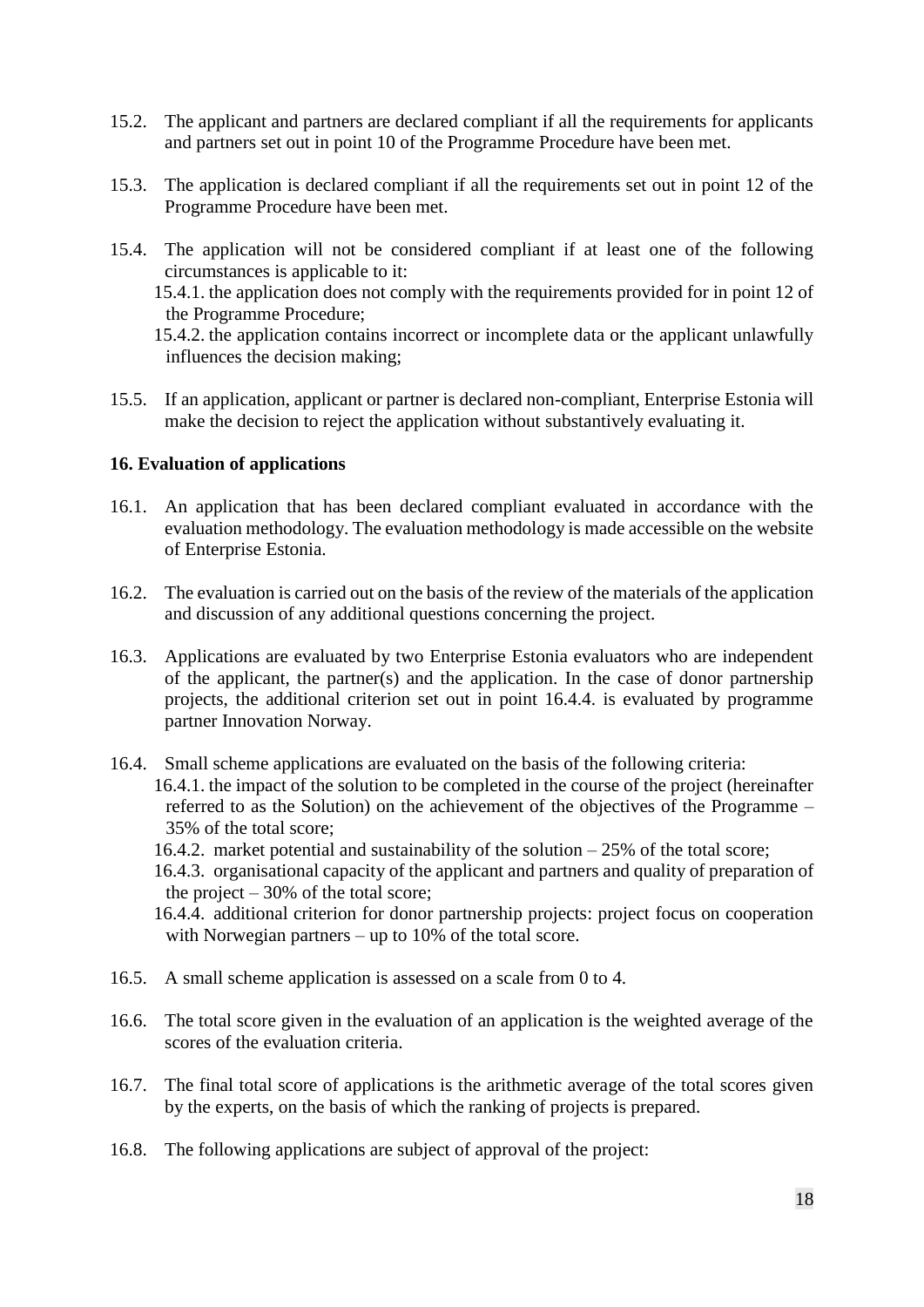- 16.8.1. applications whose total score on the basis of the evaluation criteria specified in point 16.4 is at least 2.50;
- 16.8.2. application whose total score in the evaluation criteria specified in points 16.4.1– 16.4.3 is at least 2.00;
- 16.8.3. application that do not exceed the budget of the small grant scheme.
- 16.9. If the total score given by one evaluator exceeds the thresholds specified in points 16.8.1 and 16.8.2 of the Programme Procedure (i.e. the total score of the application as a result of the evaluation is at least 2.50 and the score for evaluation criteria 1–3 is at least 2.00) and the score given by the second evaluator is under the threshold (i.e. the total score of the application as a result of the application is below 2.50 or the score of at least one evaluation criteria 1–3 is below 2.00), a third evaluator is used for independent evaluation of the project. In this case, the final total score of the evaluation of the application is the arithmetic average of the points of the two evaluators who have two of the closest total scores.
- 16.10. The ranking of projects is reviewed by the Selection Committee established by the Ministry of Economic Affairs and Communications (MEAC), which consists of the representatives of the MEAC, Enterprise Estonia and Innovation Norway. A representative of the Ministry of Social Affairs is involved as a voting member of the Selection Committee in the review of applications for the development of health technologies. The contact institution and representatives of the Norwegian Ministry of Foreign Affairs are invited to the meetings of the Selection Committee as observers. The list of applications and application evaluation reports are also submitted to observers in addition to the Selection Committee.
- 16.11. The Selection Committee:
	- 16.11.1. provides its opinion of the compliance of an application and of the objectivity and justification of the evaluations;
	- 16.11.2. makes a proposal to Enterprise Estonia for the satisfaction or denial of an application;
	- 16.11.3. in justified cases, changes the ranking specified in point 16.7;
- 16.12. The applications that comply with the terms and conditions specified in point 16.8 and have received a proposal to satisfy the application from the Selection Committee will be satisfied in accordance with the order of ranking until the funds allocated for grants in the small grant scheme have been used up. In the case of projects that have received equal evaluation scores, the application that received more points for the evaluation criteria specified in point 16.4.4. is preferred. If the points given to said evaluation criterion are also equal, the application submitted by a small and medium-sized company is preferred. If the points given to the applications remain equal, the application that received more points for the evaluation criteria specified in point 16.4.1. is preferred.

# <span id="page-18-0"></span>**17. Conditions and procedure for satisfaction or denial of application**

- 17.1. Enterprise Estonia will make the decision to satisfy an application. Enterprise Estonia will make the decision to reject an application if an application is rejected.
- 17.2. An application is subject to satisfaction in part or in full.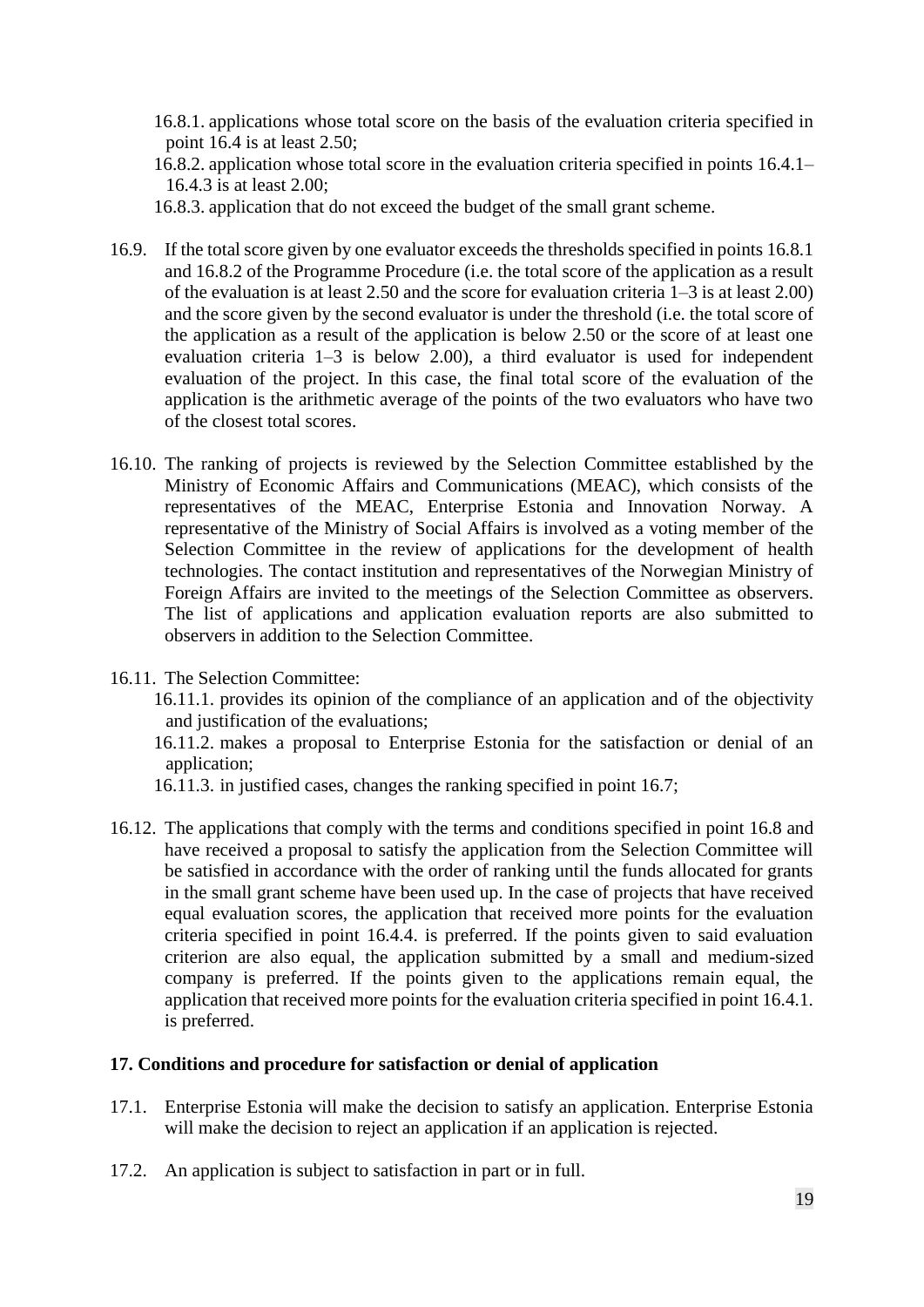17.3. Partial satisfaction of an application is permitted only in justified cases and provided that the objective of the project can be achieved. Upon the partial satisfaction of an application, the amount of the grant may be reduced and the supported activities may be amended with the consent of the applicant. If the applicant does not agree with the proposal for partial funding of the project, Enterprise Estonia will make the decision to deny the application.

17.4. Partial satisfaction of an application is permitted in the following cases: 17.4.1. the grant has been applied for to cover activities or expenses that are ineligible or are irrelevant or unfounded from the viewpoint of implementation of the project; 17.4.2. ensuring the self- and/or co-financing is not possible or realistic within the scope of the budget given in the application; 17.4.3. the objectives of the project can also be achieved with a partial grant; 17.4.4. the financial volume of the application exceeds the free balance of the budget of the small grant scheme.

- 17.5. If it becomes evident when an application is processed that false data have been submitted in the application due to which the application cannot be declared compliant or satisfied, the decision to deny the application will be made.
- 17.6. The decision to deny an application sets out the reasons for denial.
- 17.7. An appeal against the decision to deny an application may be filed with Enterprise Estonia within 30 days of the day of becoming aware of the decision or the day when the person had to become aware of the violation of their rights (subsection 73 (2) and  $\S$ 75 of the Administrative Procedure Act). Challenges are resolved by Enterprise Estonia.
- 17.8. Enterprise Estonia will enter into a project agreement with the project promoter on the basis of the decision of an approval of the application.
- 17.9. If the project agreement cannot be entered into within 20 days due to reasons related to the project promoter, Enterprise Estonia will declare the decision to satisfy the application invalid.
- 17.10. The decision to approve or deny an application will be delivered to the addressee electronically with a digital signature via e-service or e-mail.

# <span id="page-19-0"></span>**18. Amendment of project agreement**

- 18.1. The project agreement may be amended on the initiative of Enterprise Estonia or on the basis of a corresponding application by the project promoter and on the grounds provided for in the project agreement. The project promoter may submit an application for amendment of the project agreement only with the written consent of the partners.
- 18.2. The project promoter is required to request amendment of the project agreement from Enterprise Estonia in advance (i.e. before it starts implementing the amendments) if the project promoter wants to amend:

18.2.1. the project activities as a result of which the amount of state aid increases or decreases;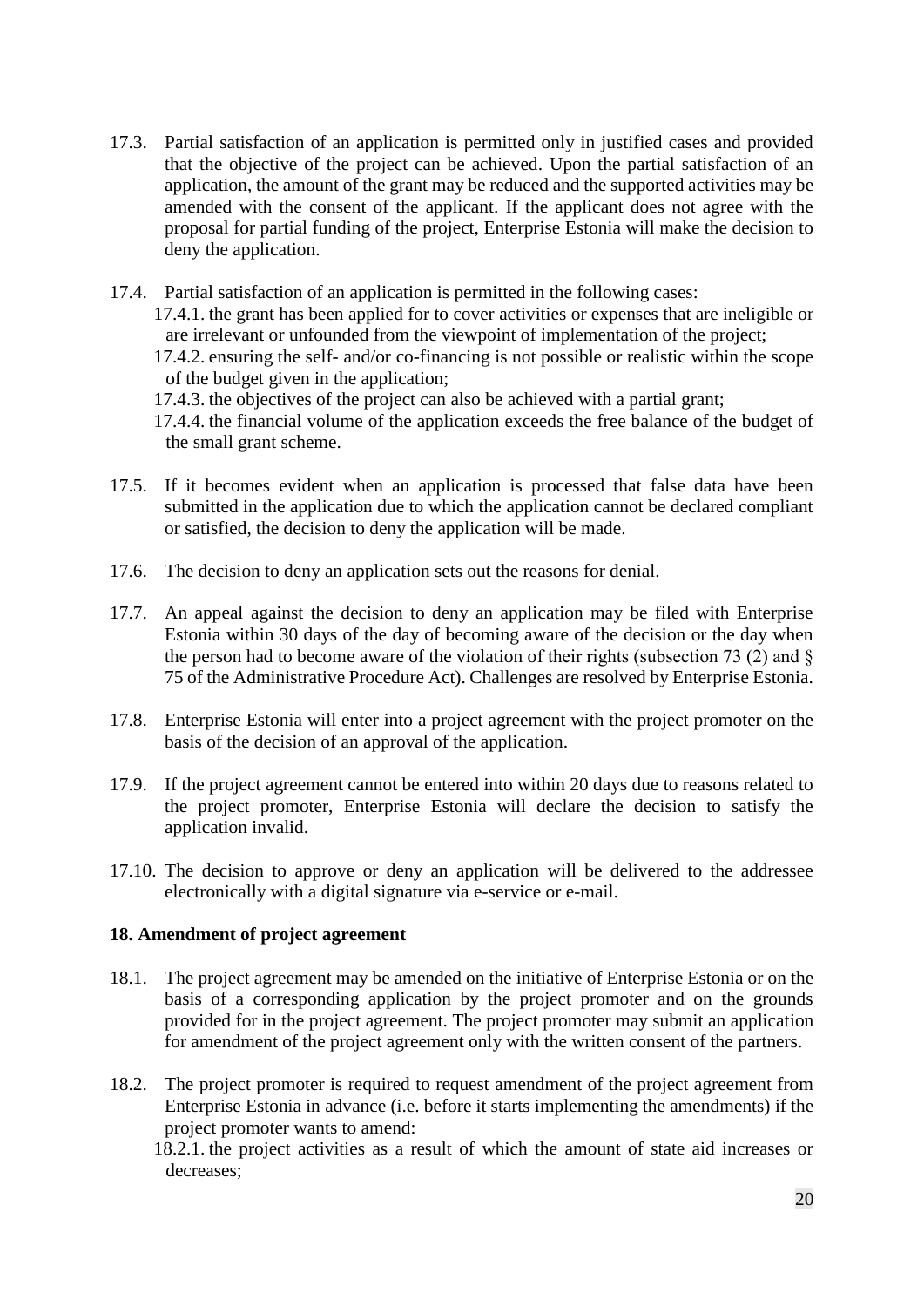18.2.2. the project partners;

18.2.3. the division of the project support amount by the project promoter/partner if the amount of the grant of at least one project promoter/partner increases;

18.2.4. the start date of the implementation of the project activities;

18.2.5. the end date of the implementation of the project activities;

18.2.6. the activities affecting the objectives of the project.

- 18.3. If the project promoter wants to amend the project activities as a result of which the amount of one or several budget lines increases within state aid, the written approval of the amendment by Enterprise Estonia before the commencement of the amendment is sufficient.
- 18.4. Amendment of the project is permitted on the condition that the initial extent of the impact of the project does not decrease.
- 18.5. The provisions of point 7 of the Programme Procedure must be taken into account when the start and end dates of the implementation of the project activities are amended.
- 18.6. Enterprise Estonia has the right to refuse to amend the project agreement if the requested amendment significantly affects the expected results and impact of the project or their compliance with the objectives and conditions of the Programme.
- 18.7. Enterprise Estonia will decide on the amendment of the project agreement within 20 working days of receipt of the corresponding application.
- 18.8. Upon amendment of the project agreement, the amendments must be in compliance with the regulation on implementation of the Norwegian Financial Mechanism 2014–2021 and the state aid rules of the European Union.

### <span id="page-20-0"></span>**19. Terms and conditions of payment of the grant**

- 19.1. The grant is paid out to the project promoter according to the terms and conditions specified in the Programme Procedure and the project agreement.
- 19.2. The performance of the project activities and payment of the respective costs are the preconditions for payment of the grant.
- 19.3. The grant is paid out on the basis of the payment application submitted by the project promoter via the e-environment of structural support.
- 19.4. The grant is paid out either as an interim or final payment. The grant is paid out after the approval of the interim and/or final report on the project and the corresponding application for payment by Enterprise Estonia. Enterprise Estonia processes documents for 35 working days.
- 19.5. Enterprise Estonia may make a decision to refuse to pay out the grant either in part or in full if:

19.5.1. the submitted payment application or expense receipts do not comply with the established requirements;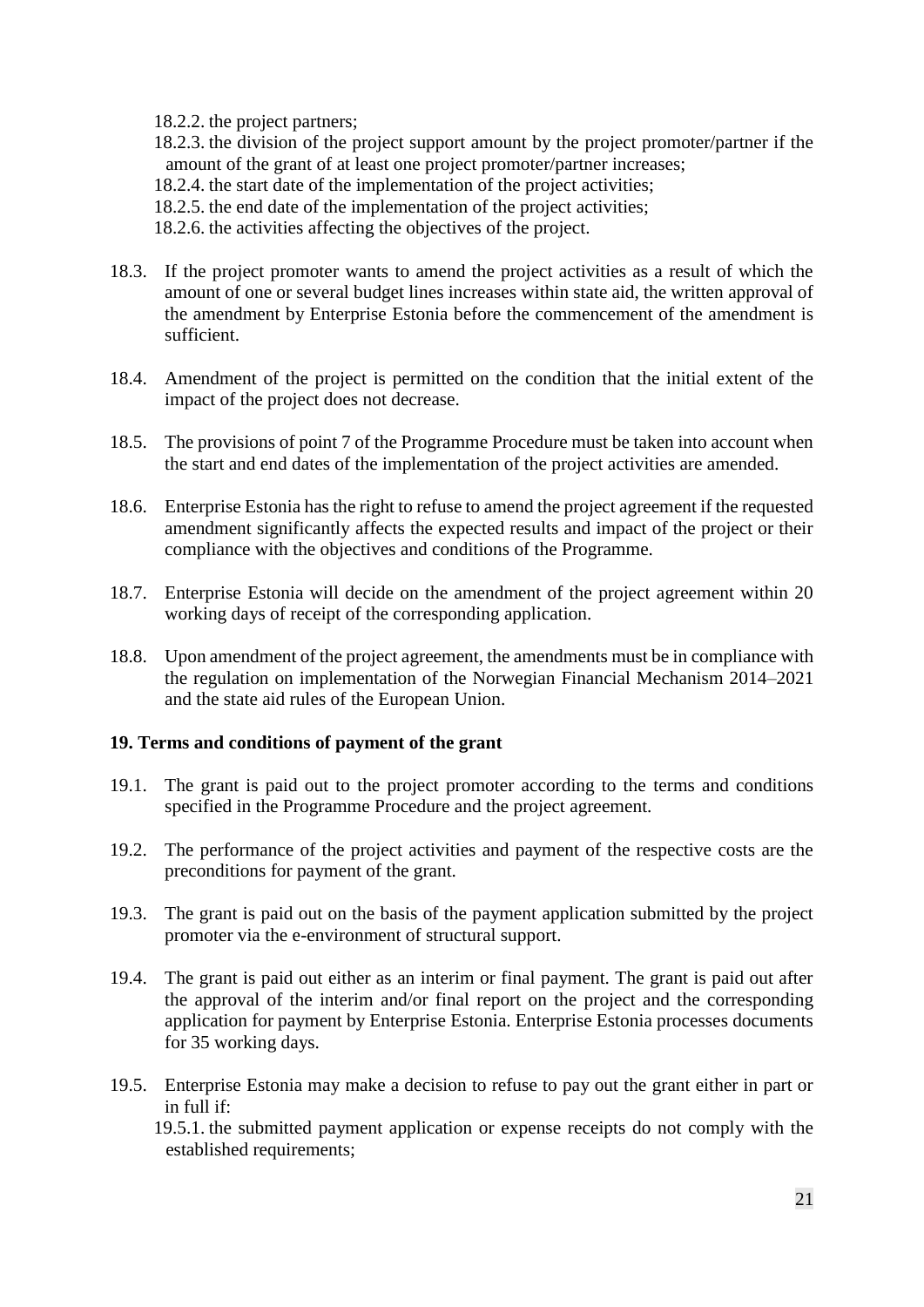- 19.5.2. the submitted expense receipts do not comply with the project period, activities and objectives specified in the project application;
- 19.5.3. the activities carried out do not comply with the activities set out in the application or their performance has not been proven;
- 19.5.4. any obligations repayable to Enterprise Estonia have not been performed.

### <span id="page-21-0"></span>**20. Procedure for submission of reports**

- 20.1. The project promoter submits the interim reports and the final report of the project according to the provisions of the decision to satisfy the application and the project agreement. The project reports are submitted in Estonian or English and a summary in English with an overview of the achievement of project results is annexed to the final report.
- 20.2. The interim and final reports cover the expenses incurred by the project promoter as well as the partners and data on the achievement of the project objectives, including the activities carried out, their results, the reasons for differences between the planned and actual activities and results.
- 20.3. The minimum duration of the reporting period is 3 months and the maximum duration is 6 months. The project promoter defines the duration of the project reporting period on the application form.
- 20.4. The project promoter submits the interim and final project reports to Enterprise Estonia through the e-environment of structural support.
- 20.5. In order to prove the expenses set out in the expense report, the project promoter must submit to Enterprise Estonia copies of expense receipts, documents certifying payment and other necessary documents at the request of Enterprise Estonia, except for travel expenses in the case of which the submission of expense receipts is not required.
- 20.6. The project promoter submits a post-implementation report on the Enterprise Estonia form 1 year after the end of the eligibility period of the project in accordance with the provisions of the project agreement.
- 20.7. Enterprise Estonia establishes the report forms and publishes them on its website.

### <span id="page-21-1"></span>**21. Obligations of the project promoter and project partners**

- 21.1. The project promoter and the project partners are required to:
	- 21.1.1. implement the project in accordance with the deadlines and terms and conditions set out in the application, project agreement and partnership agreement;
	- 21.1.2. use the grant in accordance with the approved application, project agreement and the Programme Procedure;
	- 21.1.3. ensure the required self-financing and co-financing;
	- 21.1.4. inform Enterprise Estonia of the need to amend the activities, budget and deadlines of the project;
	- 21.1.5. repay the grant in the amount and by the due date indicated in the recovery decision;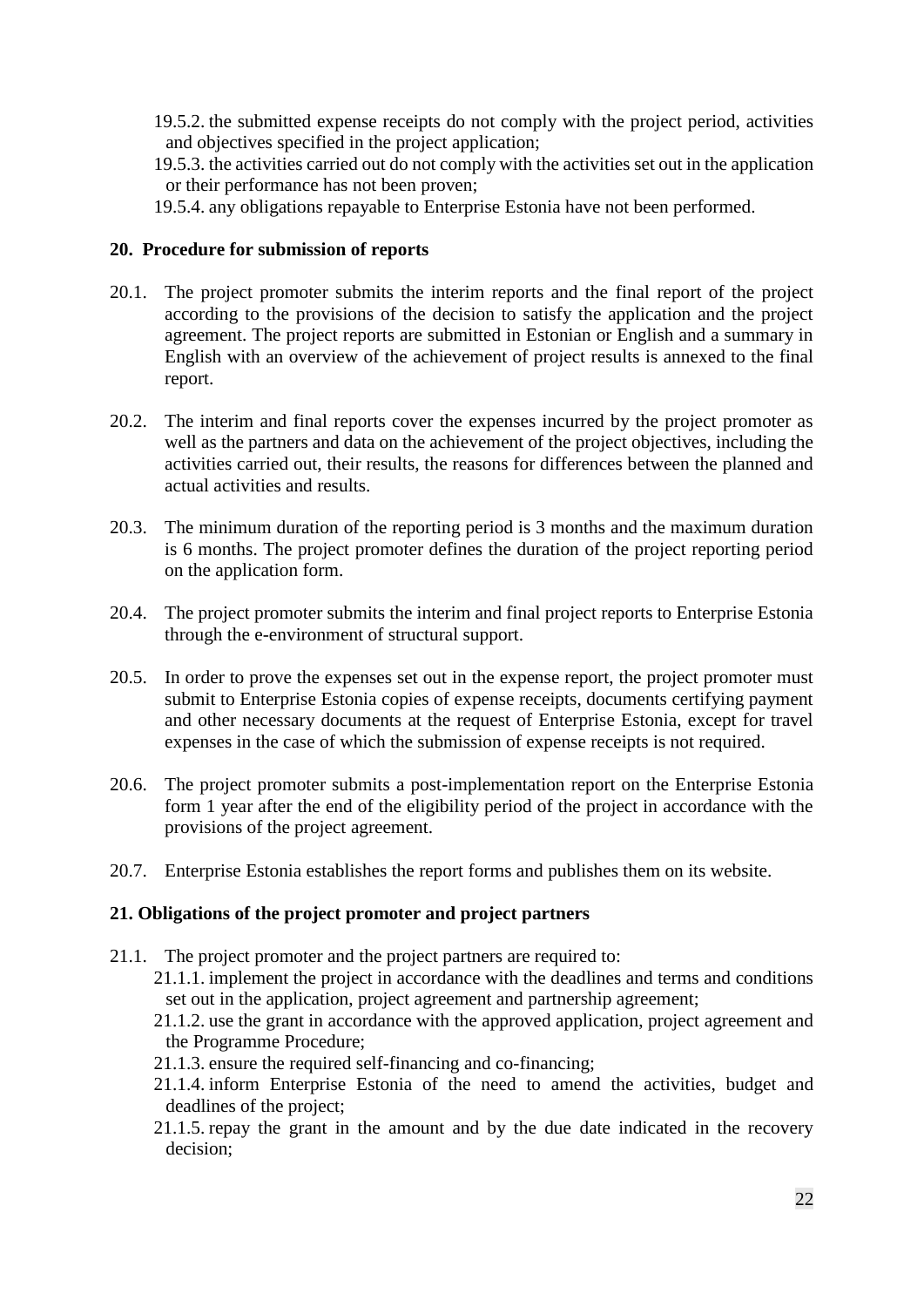- 21.1.6. answer the questions asked by Enterprise Estonia about the project promoter, partners and the implementation of the project;
- 21.1.7. submit the requested information and reports to Enterprise Estonia on time;
- 21.1.8. the investment must be kept in the ownership of the project promoter/partner for at least five years after the completion of the project and its use for the purposes of the general objectives of the project must continue and the relevant resources for equipment maintenance must be planned for at least five years after the completion of the project;
- 21.1.9. the investment must be kept insured against damage as required, such as fire, theft or other typically insured events, both during the implementation of the project as well as for at least five years after the completion of the project;
- 21.1.10. ensure that the transactions of the supported project and the expense receipts and payment documents concerning them are clearly distinguishable from the other expenses of the project promoter and the partners in the accounting of the project promoter and the partners with a separate accounting system or code and they comply with the generally acknowledged accounting principles;
- 21.1.11. retain the original documentation related to the application, the grant and the implementation of the project at least until 31 December 2030;
- 21.1.12. allow the person exercising supervision and the auditor access to the premises and territories related to the implementation of the project that the project promoter or the partner owns, leases or uses in any other manner;
- 21.1.13. give all the data and documents related to the implementation of the project to the use of the auditor and the person exercising supervision within three working days of a request;
- 21.1.14. provide immediate and comprehensive assistance for the quick performance of audits and supervision;
- 21.1.15. immediately inform Enterprise Estonia in writing of any changes in the submitted data or of circumstances that affect or may affect the performance of obligations by the project promoter and/or the partner, including the change of name, address and legal or authorised representatives, transformation, initiation of bankruptcy proceedings, termination of activities even if the aforementioned changes are registered in the commercial registers or published in mass media;
- 21.1.16. immediately inform in writing of the high probability or inevitability of a negative result of the project and of the doubtful practicality of further continuation of the project that become evident in the course of the implementation of the project;
- 21.1.17. immediately inform in writing of the adoption of the decision on the transfer of the company or part of the company that is the basis for the implementation of the project and the transfer of the things or rights related thereto during the implementation of the project;
- 21.1.18. ensure the compliance of costs with applicable legal requirements;
- 21.1.19. the accounting policies and procedures and the audit procedure of the project promoter and/or partner must allow for a direct comparison of the expenditure and revenue declared for the project with the respective accounting reports and supporting documents;
- 21.1.20. perform the notification and disclosure obligations arising from the legal documents that establish the Programme, which have been specified in more detail in Annex 13 to this Procedure (notification conditions and guidelines for preparation of a communication plan), including create a website for the project in Estonian and English and organise project outreach events;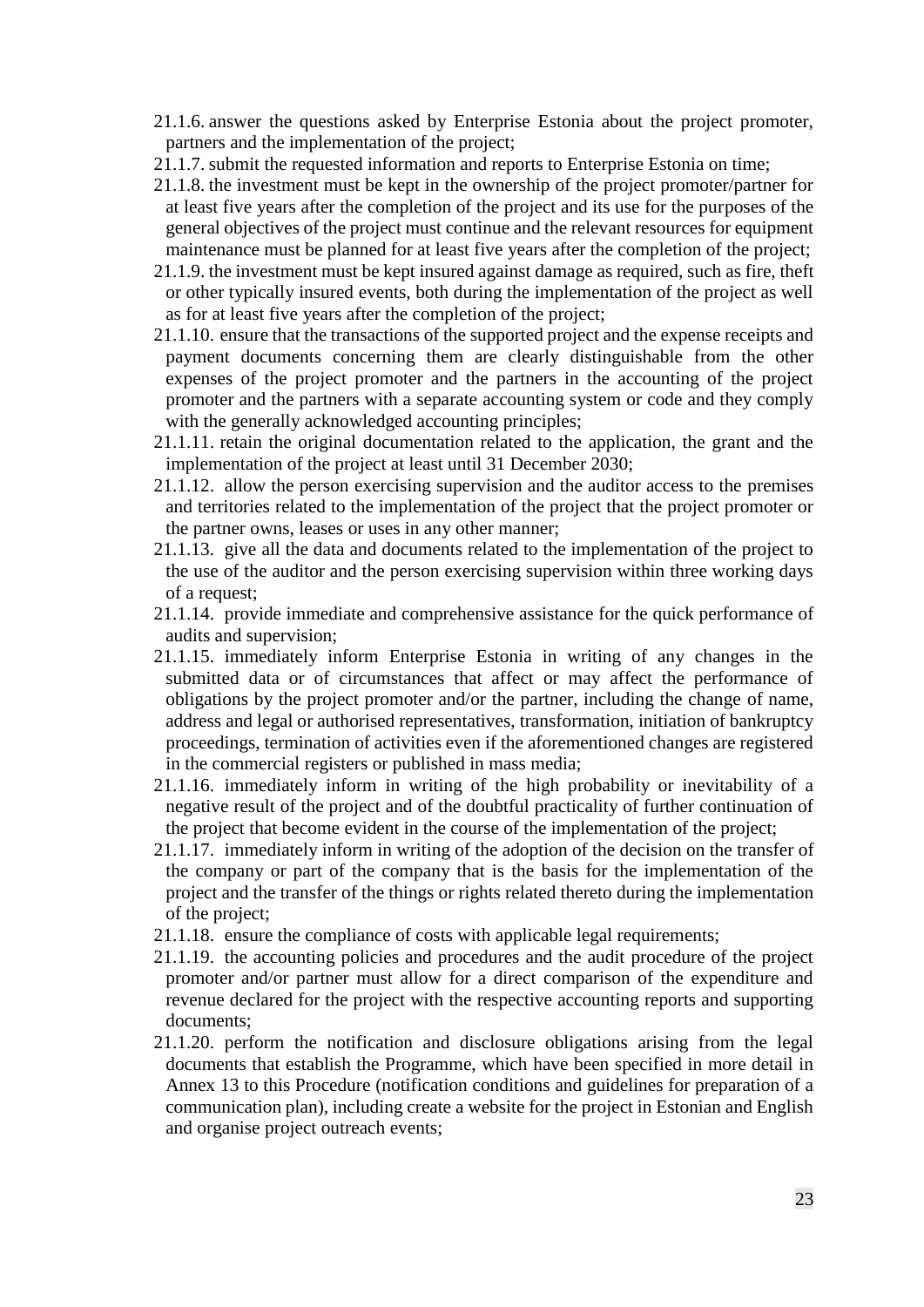- 21.1.21. comply with all relevant local, national and European Union legislation (including, but not limited to, the environmental, public procurement and state aid legislation);
- 21.1.22. if the project's grant rate is 50%, the project promoter and/or the partner must observe the commitments set for procurers in the public procurement regulation of their country of location and in EU directives when purchasing goods or services, including organise an appropriate procurement, where necessary. In the case of transactions performed under the public procurement limit, at least three comparable tenders from independent providers and a description of the terms of reference of the tender must be submitted if the transaction amount without VAT is 20,000 euros or more or according to the procurement procedure set by the project promoter. If three independent tenders cannot be submitted or if the cheapest tender is not selected, a note on the reasons for this must be added to the payment application.
- 21.1.23. if the project's grant rate is under 50%, the project promoter and/or the partner must submit at least three comparable tenders from providers independent of one another and a description of the terms of reference if the sum of the transaction excluding VAT is 20,000 euros or more. If three independent tenders cannot be submitted or if the cheapest tender is not selected, a note on the reasons for this must be added to the payment application.
- 21.1.24. the project promoter must ensure the performance of the obligations arising from the partnership agreement and other relevant sources by the project partners.

### <span id="page-23-0"></span>**22. Rights of project promoter**

- 22.1. The project promoter has the right to:
	- 22.1.1. receive information and advice from Enterprise Estonia, which is related to the performance of the obligations specified in the Programme Procedure.

### <span id="page-23-1"></span>**23. Rights of Enterprise Estonia**

- 23.1. Enterprise Estonia has the right to:
	- 23.1.1. carry out audits of expense receipts and supervisory activities;
	- 23.1.2. inspect the use of the grant and the self-financing and co-financing;
	- 23.1.3. inspect the activities of the project promoter and/or partner(s) in performing the obligations arising from the project agreement;
	- 23.1.4. request the submission of additional data and documents on the duration, activities, objectives, results and expenses of the project in the application that prove the proper implementation of the project and the proper performance of the obligations by the project promoter;
	- 23.1.5. reduce the amount of the grant if the submitted report reveals that the project promoter and/or partner have partially or fully failed to perform the activities planned in the project plan;
	- 23.1.6. reduce the amount of the grant to be paid out in proportion to the decrease of the self- and co-financing of the project promoter and/or partner below the rate set out in the project agreement;
	- 23.1.7. cancel the project agreement on the basis of point 25 of the Programme Procedure;
	- 23.1.8. demand partial or full repayment of the grant on the basis of point 25 of the Programme Procedure;
	- 23.1.9. perform the other acts established by legislation.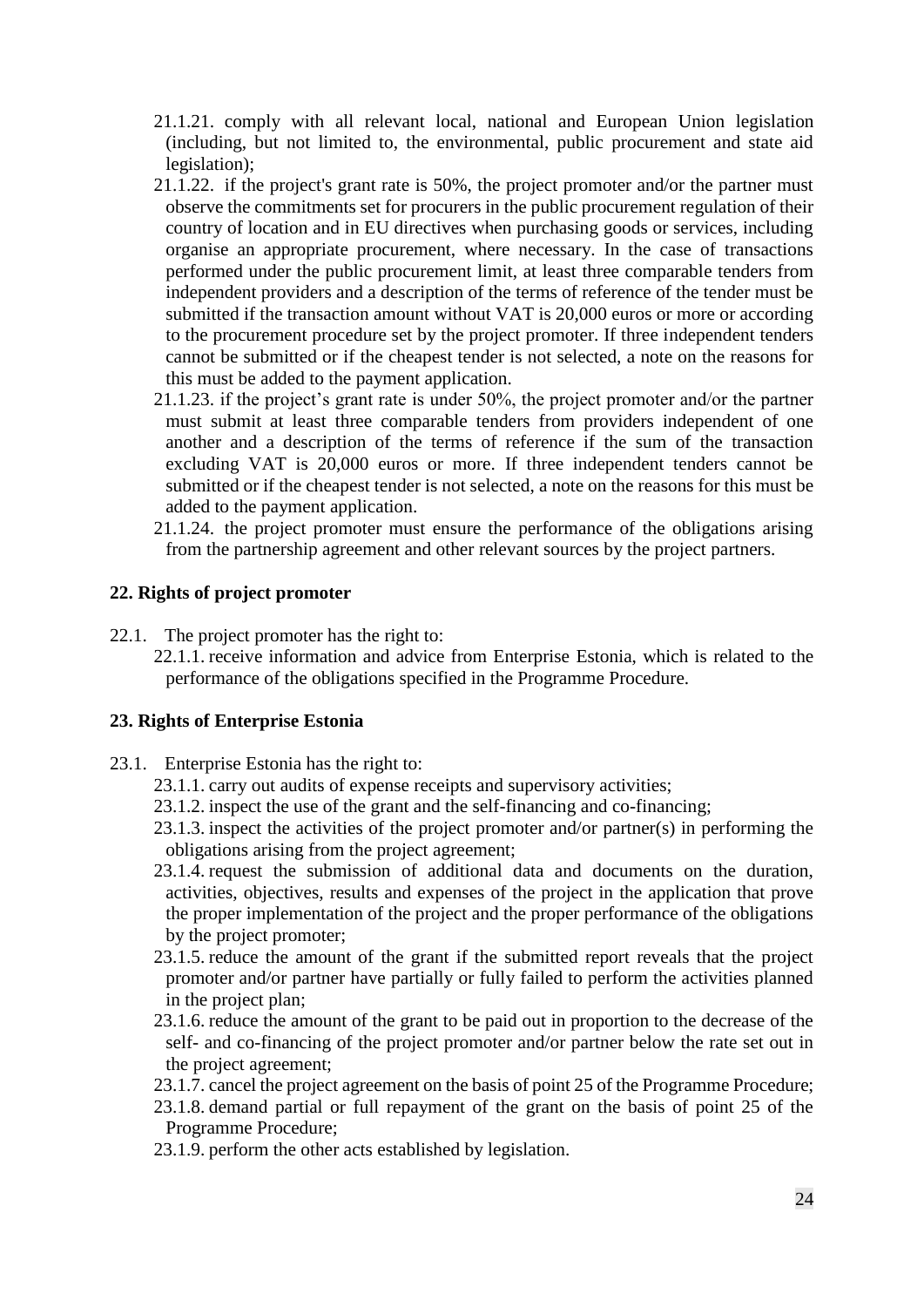# <span id="page-24-0"></span>**24. Obligations of Enterprise Estonia**

- 24.1. Enterprise Estonia is obliged to:
	- 24.1.1. make the Programme Procedure, application and report forms and relevant guidance materials accessible on its website;
	- 24.1.2. immediately inform the project promoters of any amendments to the documents regulating the use of the grant;
	- 24.1.3. immediately inform the project promoter of the approval or rejection of the reports specified in point 20.1 and the payment application specified in point 19.3;
	- 24.1.4. make the following information accessible on its website after the award of the project agreement: name of the project promoter, name of the project that will receive the grant, the amount of the grant, total volume of project;
	- 24.1.5. maintain the confidentiality of the information that has become known during the processing of the grant application. The information specified in point 24.1.4 of the Programme Procedure is not deemed confidential and the confidentiality obligation may also be deviated from in the cases provided for by law;
	- 24.1.6. deliver the decisions on the satisfaction or denial of an application and on the amendment of the project to the applicants electronically.

# <span id="page-24-1"></span>**25. Cancellation of project agreement and recovery of assistance**

- 25.1. Enterprise Estonia may cancel the project agreement and/or recover the grant in part or in full from the project promoter if at least one of the following circumstances exists:
	- 25.1.1. a circumstance becomes evident in the case of which the application would not have been granted;
	- 25.1.2. the project promoter and/or the partner violates an obligation arising from the project agreement, including uses the grant for compensating ineligible expenditure, does not use the grant according to the prescribed terms and conditions or does not adhere to the project implementation deadlines;
	- 25.1.3. the project promoter and/or the partner violate an obligation arising from law;
	- 25.1.4. the application of the project promoter for amendment of the project agreement is not satisfied and the project promoter cannot continue using the grant under the established conditions;
	- 25.1.5. the Norwegian Ministry of Foreign Affairs reclaims the grant on the basis of the legal documents establishing the Programme;
	- 25.1.6. the partnership agreement is cancelled and the project cannot therefore be implemented to the submitted extent;
	- 25.1.7. the project promoter submits an application for waiver from the grant.
- 25.2. When an application for a waiver from the grant is received, Enterprise Estonia has the right to decide on the annulment of the decision to satisfy the application and termination of the project agreement within 20 working days.
- 25.3. If the circumstance for cancellation of the project agreement set out in point 25.1 of the Program Procedure is of a temporary nature and can be corrected, Enterprise Estonia has the right to grant the project promoter a reasonable term for the elimination of the circumstance that is the basis for the cancellation of the project agreement if this does not contradict the Programme Procedure, the legal documents establishing the Programme and the objective of the project. Enterprise Estonia has the right to suspend the payment of the grant to the project promoter during the term granted for elimination